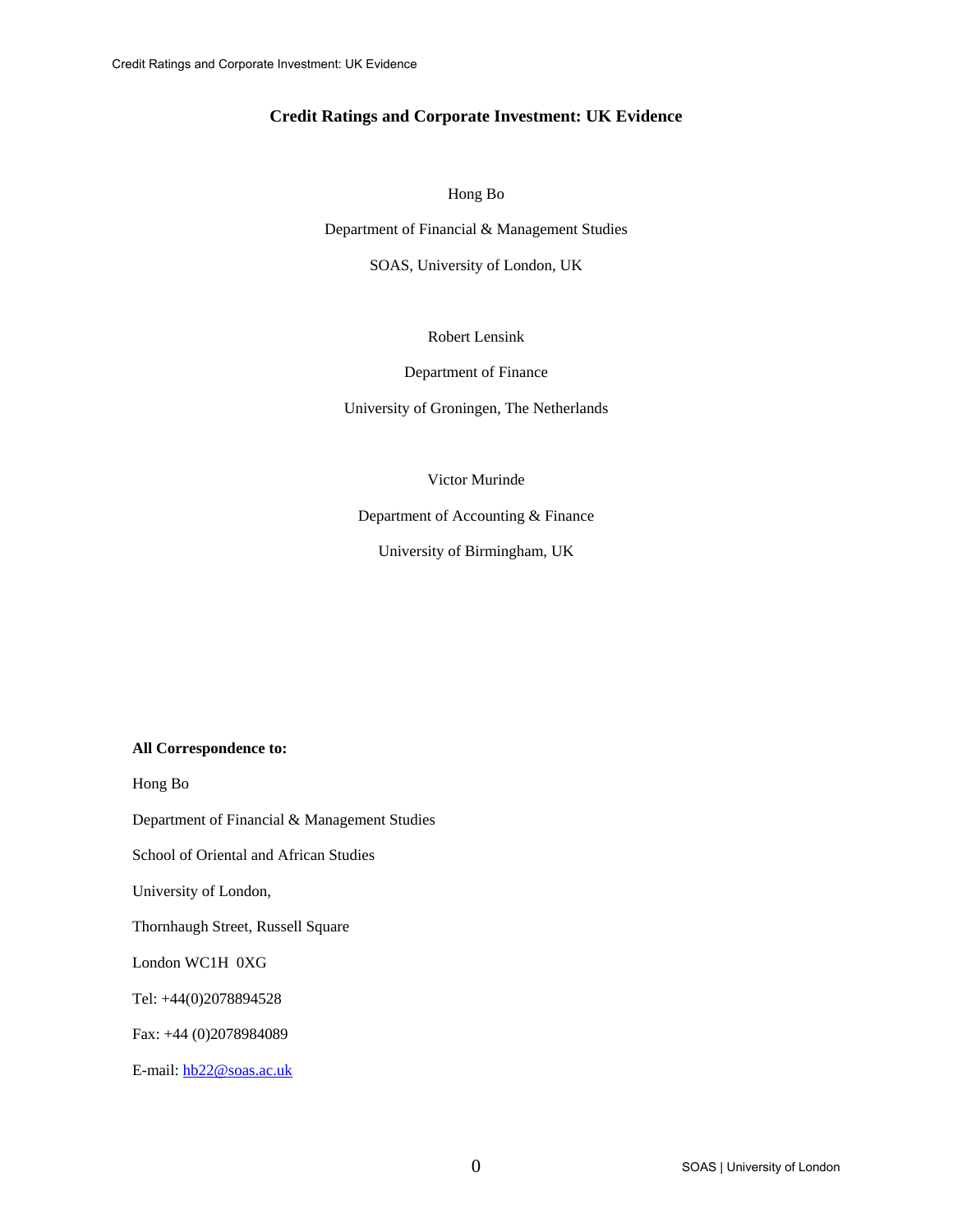#### **Credit Ratings and Corporate Investment: UK Evidence**

#### **Abstract**

We investigate the effect of credit ratings on corporate investment. We extend the conventional view, which predicts a positive linear relationship between credit ratings and firm investment, by highlighting a perspective of corporate governance that emphasizes the impact of managerial career concerns. The evidence from a panel of 576 UK public nonfinancial firms during 1996-2004 shows that in addition to the conventional view, there are several other possibilities which describe the relation between credit ratings and fixed investment. Specifically, we find that: (a) the relation between credit ratings and investment may be nonlinear and can be represented by an inverted U curve; (b) changes in credit ratings are negatively associated with investment; (c) the negative effect of the changes in credit ratings on investment is exacerbated by high levels of credit ratings; and (d) the results in (b) and (c) are more pronounced for firms that are facing credit ratings upgrades.

# **JEL Classifications**: G240, G310, M510

**Keywords**: credit ratings, corporate investment, managerial career concerns, UK firms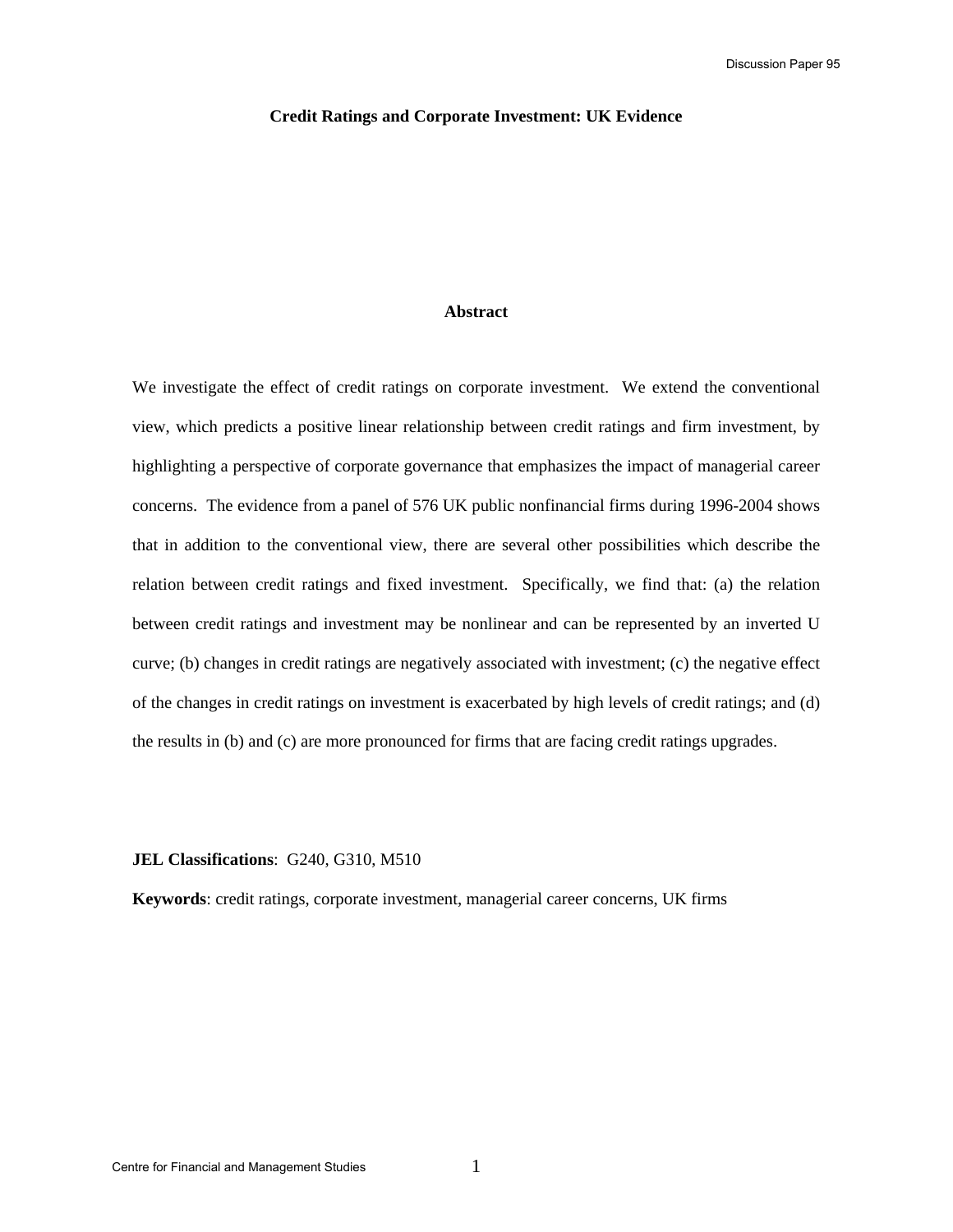### **Credit Ratings and Corporate Investment: UK Evidence**

### **1. Introduction**

'For richer or poorer', credit rating agencies seem to be attracting a lot of attention. For example, recent research suggests that credit ratings directly affect capital structure decisions to the extent that the pecking order and trade-off capital structure theories are greatly enhanced by incorporating discreet costs and benefits of rating changes (Kisgen, 2006, 2007 and 2008). Credit ratings also tend to influence IPO pricing: An and Chan (2008) show that when firms issue IPOs, those with credit ratings are less vulnerable to underpricing than firms without credit ratings. But today rating agencies are highly criticised as culprits in the subprime mortgage crisis, for understating the risk involved with mortgage-backed securities. It is interesting that the actual implications of credit ratings may contradict conventional expectations, in terms of risk monitoring by financial regulators, impact on capital structure decisions by firms, or perhaps corporate investment decisions. Perhaps, the behaviour of corporate financial managers also matters.

We focus on the implications of credit ratings for corporate investment decisions. The conventional view is that when a firm is seeking external debt financing for fixed investment, its credit reputation matters. Potential external lenders tend to rely on a third party, namely a credit rating agency, to vouch for the credit reputation of the firm. Credit rating agencies provide the public with an evaluation of the firm's quality in terms of either its overall creditworthiness or the default risk of a particular debt security. A firm's overall credit rating reflects a rating agency's opinion of the firm's overall creditworthiness and its capacity to satisfy its financial obligations. Potential external lenders always prefer to lend to good quality firms, where good quality is normally indicated by a high credit ratings score assigned to the firm. Therefore, it is commonly accepted that high credit ratings indicate a good quality of the firm; the firm can borrow more at lower costs in order to expand investment, hence the firm's fixed investment is positively associated with credit ratings. This view is consistent with the financial constraint literature, stemming from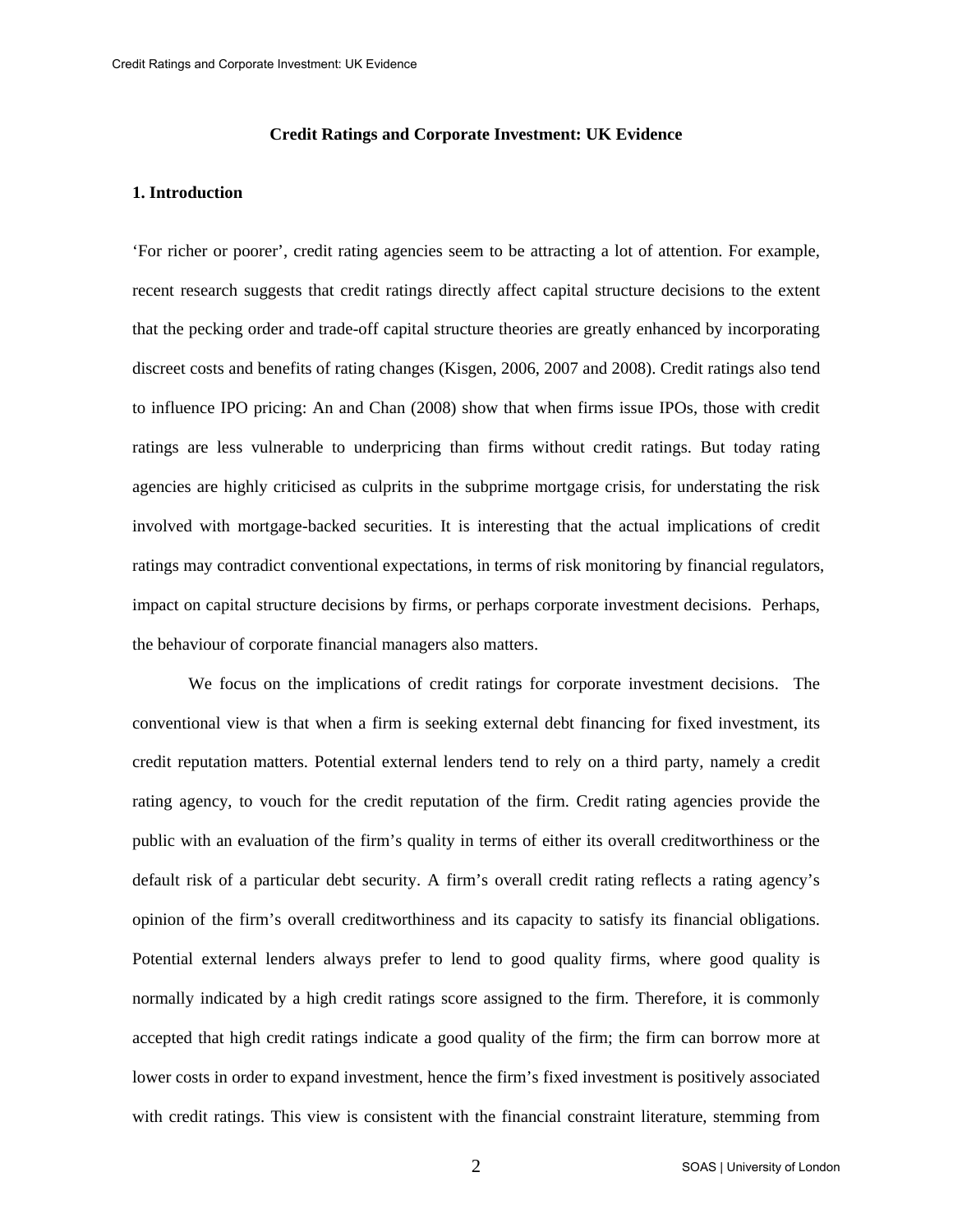work by Fazzari et al. (1988). In this literature, whether or not the firm has credit ratings is taken as an indicator for the firm to have more access to external debt financing at lower costs (e.g. Whited, 1992; Kaplan and Zingales, 1997).

 However, the above-mentioned conventional view on the relationship between credit ratings and investment is perhaps true if we only consider the supply side of external financing, i.e. if we assume that the firm will borrow as much as the supply allows. This view emphasizes too much the financial constraints faced by the firm because it assumes that the firm is financially constrained and will use up whatever financing is available to it. The conventional view may not be sustainable if the demand side for external financing is also considered. Our paper examines the relation between credit ratings and fixed investment by taking into consideration both the demand and supply sides and thus departs from the conventional view of the relationship between credit ratings and fixed investment.

 We argue that the firm may not use up all available supply of external financing for fixed investment due to managerial career concerns of the decision-makers. For example, managers may not find a high credit ratings score attractive due to managerial career concerns. Managerial career concerns refer to the fact that managers may manipulate the decision-making process in order to protect their reputation in the managerial labour market and to influence the *ex-post* labour market assessment of their human capital (Holmström, 1999). When credit ratings are too high to sustain, the firm will face a higher probability to have a credit ratings downgrade in the near future. Managers will do their best to avoid credit ratings downgrades because downgrading damages managers' reputation and leads to negative assessments of their ability in the managerial labour market. This type of managerial career concerns becomes more pronounced if the firm is operating under a high uncertain external environment. Facing high external uncertainty, managers are not sure about investment outcomes, therefore they prefer to make safer investment decisions by investing less than they should, in order to avoid credit rating downgrades. This is particularly the case when the firm is struggling to maintain a high level of credit ratings and is actually facing a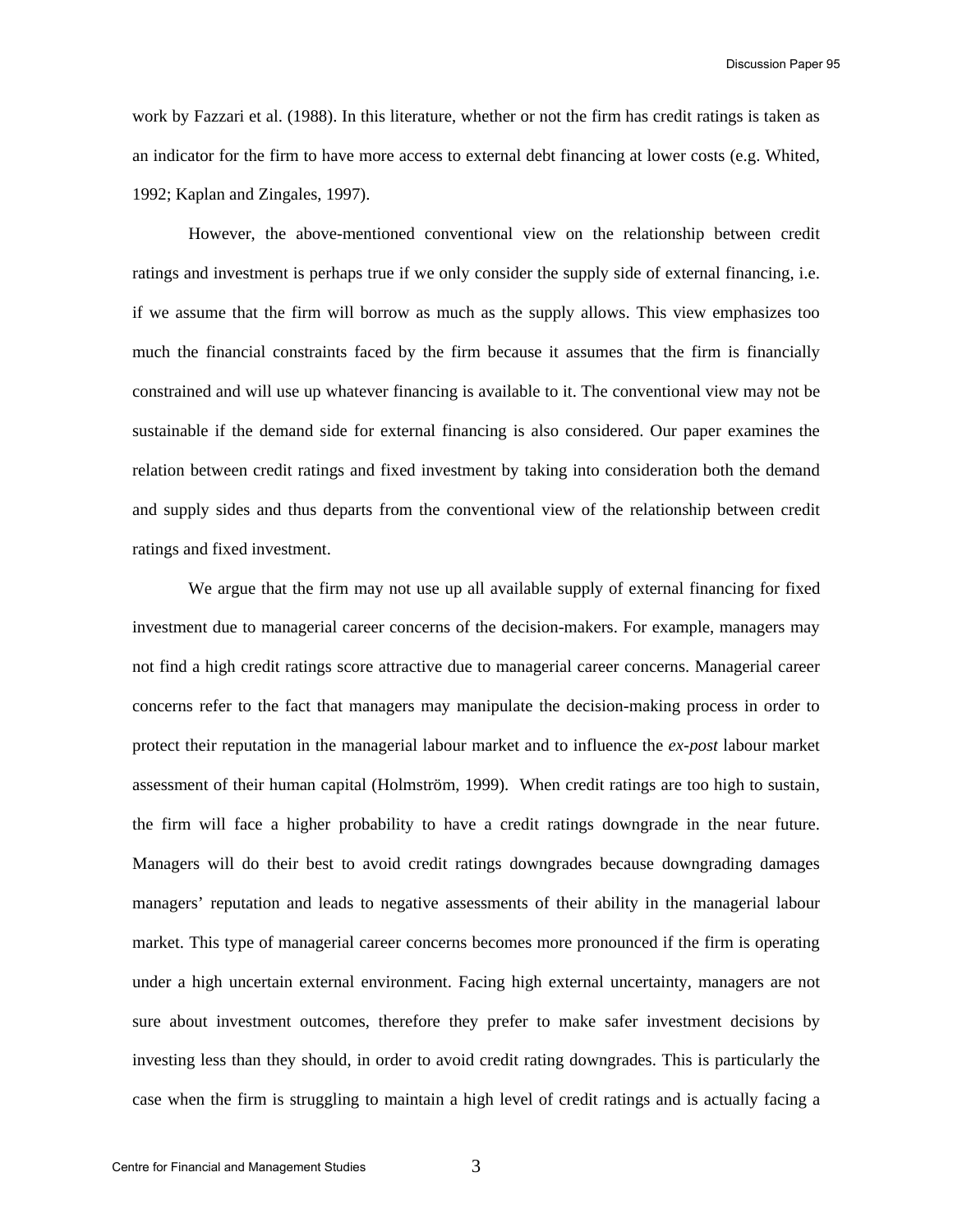higher probability of being downgraded. For example, managers can choose investment projects that enable them to influence the *ex-post* assessment of the credit ratings agency on the quality of the firm. Hence, some investment distortions may arise due to managerial career concerns. One possible investment distortion that may result from managerial career concerns is underinvestment or lack of innovation and conservation in investment (see Zwiebel, 1995, and Prendergast and Stole, 1996).

The above-mentioned notion may explain some stylized facts on credit ratings. For example, it may explain the observed declining trend of credit ratings, particularly in corporate America (Blume et al., 1998; also, the New York Times, November 11, 2006). This declining trend may be explained by the fact that managers may not like to target high credit ratings.

 To extend the conventional view on the relation between credit ratings and firm investment, we present evidence showing that there are several other possibilities that can describe the relation between credit ratings and fixed investment. Using a panel of 576 UK public nonfinancial firms over the period 1996-2004, we find that: (a) the relationship between credit ratings and investment may be nonlinear and can be represented by an inverted U curve, which implies that when the level of credit ratings is too high and beyond a certain threshold, a higher level of credit ratings is associated with lower investment; (b) changes in credit ratings are negatively associated with changes in firm investment; (c) the negative effect of the changes in credit ratings on investment is exacerbated by high levels of credit ratings; and (d) the results in (b) and (c) are more pronounced for firms that are facing credit ratings upgrades.

 The remainder of the paper is organized as follows. Section 2 reviews the related literature. Section 3 discusses some empirical issues. Section 4 presents empirical analyses on the relation between credit ratings and corporate investment. Section 5 concludes. In the appendix, we present a theoretical model to illustrate the idea that managers may use fixed investment decisions to influence the assessment of credit rating agencies on the quality of the firm; in turn, the *ex-post* perception of the quality of the firm alters investment behaviour.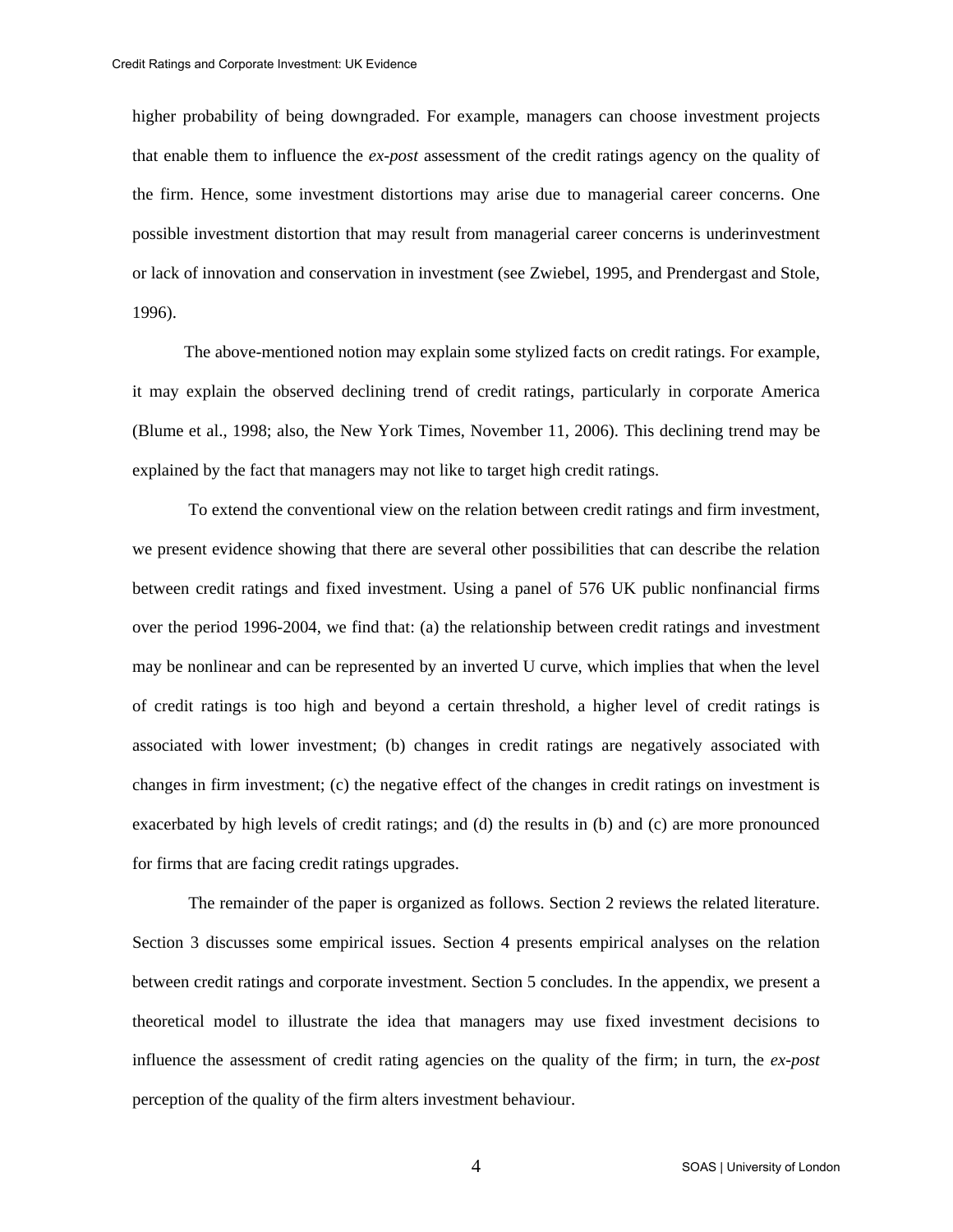Discussion Paper 95

### **2. Literature Review**

The research idea of this paper is synthesized from at least two strands of the economics and finance literature. The first strand focuses on managerial career concerns and stems from the work by Fama (1980) who claims that explicit incentive contracts are not necessary for the firm since the labour market disciplines managers. Holmström (1999), however, argues that the ability of the manager is revealed over time via the history of his performance. Using a formal theoretical model, Holmström shows that as long as the manager's ability is not completely known by the managerial labour market, the manager has strong motivation to manipulate the decision-making process in order to influence assessment by the market. Gibbons and Murphy (1992) provide a different perspective to the view by Fama (1980) and Holmström (1999) by arguing that even in the presence of explicit contracts, career concerns are still important incentives. Hence, in a broad context where incentive contracts contain both explicit and implicit components and the design of optimal compensation schemes is important, the foregoing discussion suggests that managerial career concerns play an important role in corporate decisions.

Indeed, some scholars have investigated explicitly the relationship between managerial career concerns and investment. It has been analytically shown by Scharfstein and Stein (1990) that managerial career concerns motivate the managers to mimic others in making corporate investment decisions (see also Devenow and Welch, 1996). Such herd behaviour by managers is further investigated by Zwiebel (1995). By linking corporate conservatism with managerial reputational concerns, Zwiebel (1995) finds that the latter may lead managers to refrain from deviating from the herd. Rather, managers choose to take inferior standard actions which serve as an accurate benchmark for evaluating future actions. Over time, the learning process between 'impetuous youngsters' and 'jaded old-timers' further ensures that managerial career concerns drive managers to make investment decisions, as shown by Prendergast and Stole (1996).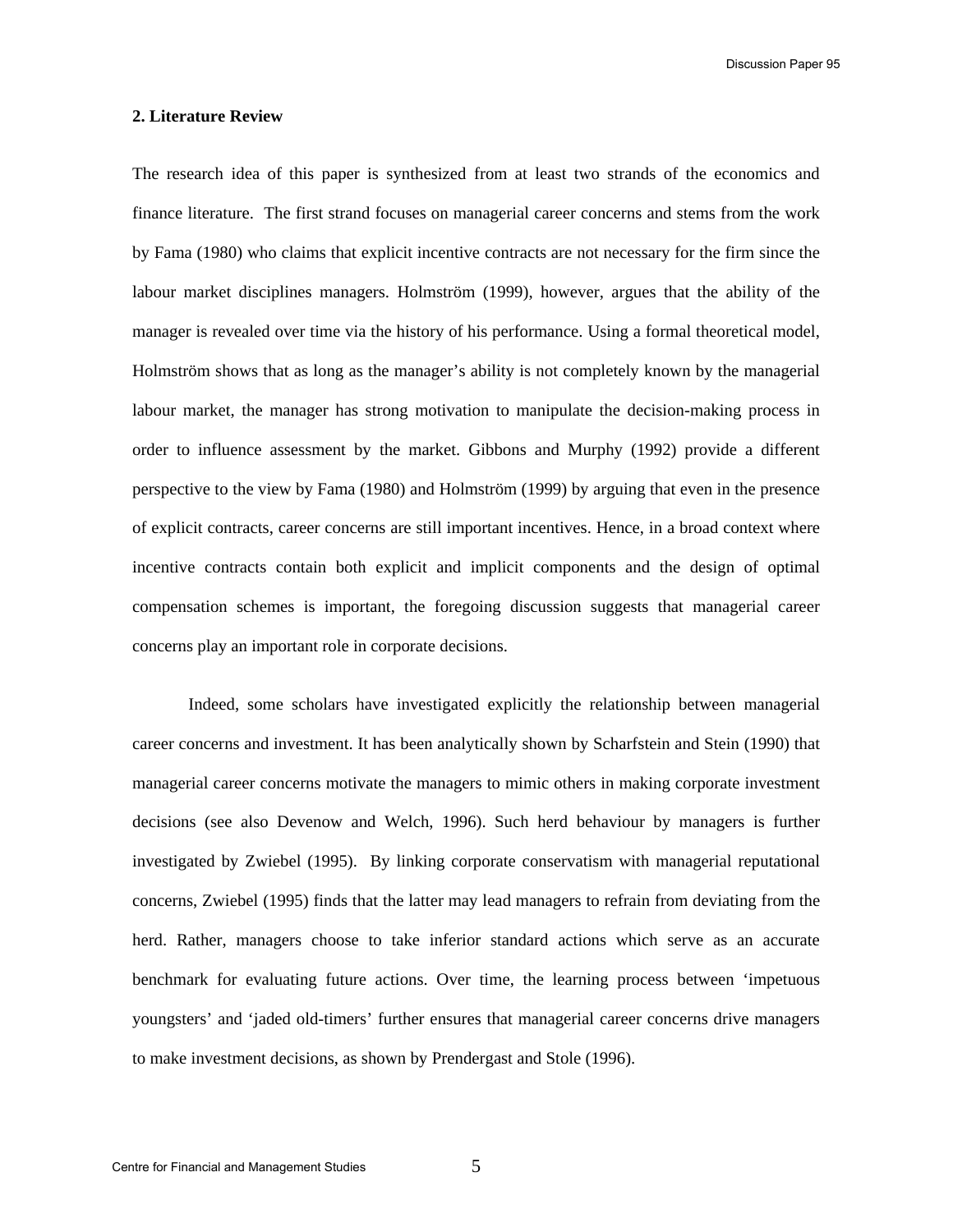The second strand of the literature relates to investment under financial constraints and emphasizes the fact that firms face constraints in using external financing for fixed investment (Fazzari, et al,. 1998). In this literature, the credit rating of the firm is taken as an important indicator of the firm's ability to access external debt financing at lower cost (e.g. Whited, 1992; Kaplan and Zingales, 1997). It has been shown that credit ratings reduce information asymmetry (Sufi, 2007). Also, evidence shows that credit ratings reduce the credit constraints faced by firms by enabling highly rated firms to raise more debt (Faulkender and Petersen, 2006). In addition, in the analytical models by Boot et al. (2006), investors rationally base their investment and pricing decisions on credit ratings. The clear line of argument is that a firm with higher credit ratings is able to access more external financing for investment at lower cost, such that one plausible interpretation of the impact of credit ratings on the firm's investment, according to this literature, is that the firm's higher credit rating implies more investment. Hence, the relation between credit ratings and investment is linear and positive.

 Besides the prediction of the financial constraint literature, Shah (2006) documents that when the firm is facing a change in credit ratings, it is likely to cut investment in order to keep sufficient cash reserve to avoid a credit ratings downgrade. This impact is more pronounced for firms which are more actively involved in debt markets. Financial managers are reluctant to aim for credit rating upgrades, which may not be sustainable. According to Shah (2006), when it is granted a high credit ratings score, the firm will then respond by cutting investment expenditure to save some cash in order to avoid a credit ratings downgrade. However, it is important to stress that Shah (2006) examines the relation between credit ratings and the firm's cash holding policy; investment is seen as a channel through which credit ratings affect the cash holding policy of the firm. Our paper differs from Shah (2006). We focus on the relation between credit ratings and investment directly; the channel through which credit ratings affect investment is managerial career concerns; effectively, therefore we synthesize the two strands of the literature.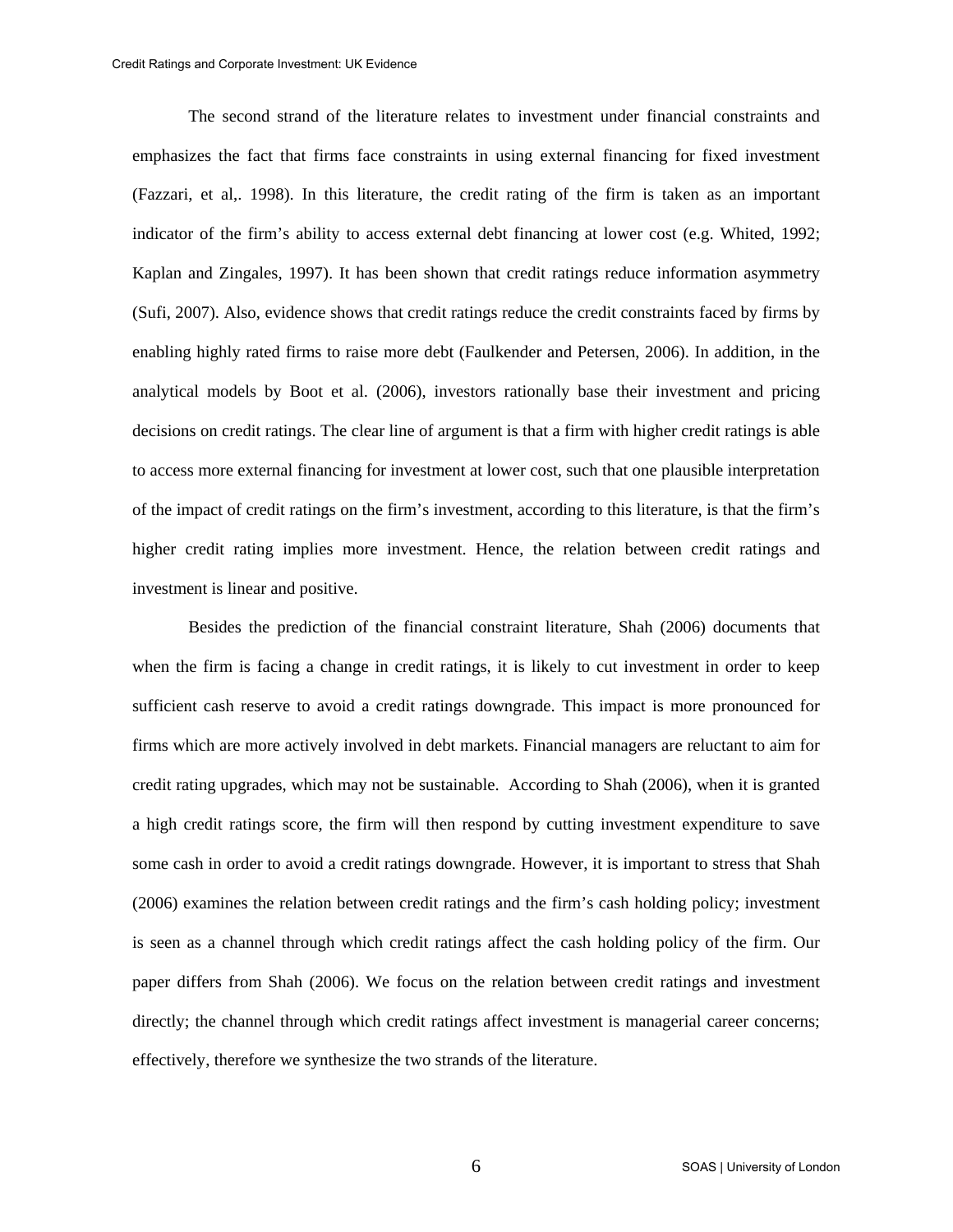Discussion Paper 95

### **3. Empirical Issues**

# **3.1 Empirical Specifications**

Motivated by the theoretical model which is presented in the appendix, we specify an empirical investment equation of the firm, which includes: (a) investment fundamentals; (b) external uncertainty; and (c) a proxy for the firm's credit quality. Specifically, we use annual growth rate of sales (SALES) as the investment fundamental variable. The 3-year moving standard deviation of cash flow scaled by total assets of the firm is used as an indicator of external uncertainty  $(UM)$ . We proxy for the firm's credit quality by the level of and the changes in the QuiScore. We are particularly interested in how credit ratings and their changes affect the firm's investment decisions. Hence, we experiment with the following alternative empirical specifications:

$$
\left(\frac{I}{K}\right)_{it} = f_i + f_t + \beta_1 SALES_{it} + \beta_2 UM_{it} + \beta_3 CR_{it} + \varepsilon_{it}
$$
\n(1)

$$
\left(\frac{I}{K}\right)_{it} = f_i + f_t + \beta_1 SALES_{it} + \beta_2 UM_{it} + \beta_3 CR_{it} + \beta_4 CR_{it}^2 + \varepsilon_{it}
$$
\n(2)

$$
\left(\frac{I}{K}\right)_{it} = f_i + f_t + \beta_1 SALES_{it} + \beta_2 UM_{it} + \beta_3 CR_{it} + \beta_4 \Delta CR_{it} + \varepsilon_{it}
$$
\n(3)

$$
\left(\frac{I}{K}\right)_{it} = f_i + f_t + \beta_1 SALES_{it} + \beta_2 UM_{it} + \beta_3 CR_{it} + \beta_4 \Delta CR_{it} + \beta_5 (\Delta CR_{it} * CR_{it}) + \varepsilon_{it}
$$
\n
$$
\tag{4}
$$

Where  $I_{it}$  stands for investment for firm  $i$  in year  $t$ , which is measured by net changes in fixed assets of the firm.  $K_{it}$  is the beginning-of-period capital stock of the firm measured by total assets of the firm.  $f_i$  and  $f_t$  are firm effects and time effects, respectively. *SALES<sub>it</sub>* is the annual growth rate of sales for firm  $i$  in year  $t$ .  $UM_{it}$  is an measure of external uncertainty, which is the 3-year moving standard deviation of cash flow scaled by total assets of the firm.  $CR_{it}$  is the QuiScore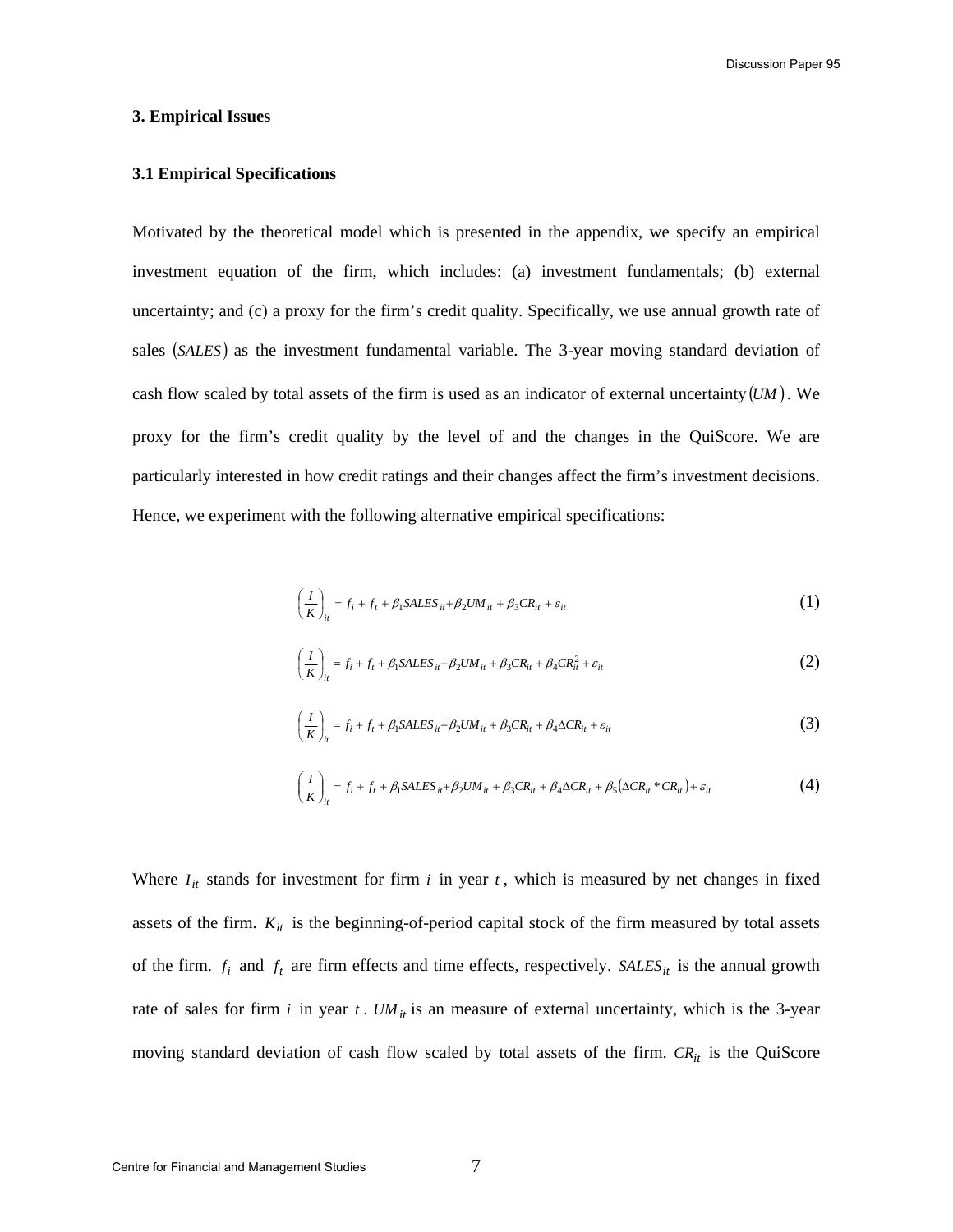assigned to firm *i* in year *t*.  $\Delta CR_{it}$  is the change in the QuiScore for firm *i* in year *t*.  $\varepsilon_{it}$  is an error term.  $\beta$ 's are the parameters to be estimated for the explanatory variables.

## **3.2 Data and Measurement**

<u>.</u>

The data are taken from *FAME*, which is published by the company Bureau van Dijk. *FAME* collects and publishes company level information of UK and Irish public and private companies. Our sample includes only UK public nonfinancial firms that have at least five continuous years of observations.<sup>1</sup> Overall, we have a panel of 576 firms over the period of 1996-2004, such that the total number of firm-year observations for the whole sample is 3640.

 For the purposes of empirical analysis, we derived the following information: total assets, fixed assets, sales (turnover), cash flow, and the QuiScore. The QuiScore is an indicator of the firm's overall financial stability and capacity. It is a measure of the likelihood of the firm's failure in the year following the date of calculation. The QuiScore is assigned on a yearly basis to the firm as a number in the range 0 to 100. A larger value of the QuiScore indicates a better financial capacity of the firm.<sup>2</sup> The QuiScores is developed and maintained by CRIF Decision Solutions Limited.

When determining the QuiScore for nonfinancial firms, the agency CRIF Decision Solutions Limited takes into account a range of factors, including: (a) factors relating to the financial performance of the firm as evidenced by the balance sheet and profit and loss statement; (b) the presence of any adverse documents about the firm and the timeliness of getting the accounts filed; and (c) the underlying economic conditions. Hence, the QuiScore in our data reveals the general creditworthiness of the firm rather than creditworthiness with respect to a particular debt security. The QuiScore is used by all parties involved in the firm, including debt issuers, bond

<sup>&</sup>lt;sup>1</sup> We lose two observations in computing the 3-year moving standard deviations for cash flow in order to construct the external uncertainty measure. By including only firms that have at least five continuous years of observations, we ensure

that the shortest time series is 3 years, which is required by the DPD98 GMM estimation programme.<br><sup>2</sup> The Quiscore can be further classified into five bands: 81-100 is the secure band; 61-80 is the stable band; 41-60 is normal band; 21-40 caution band; and 01-20, high risk band.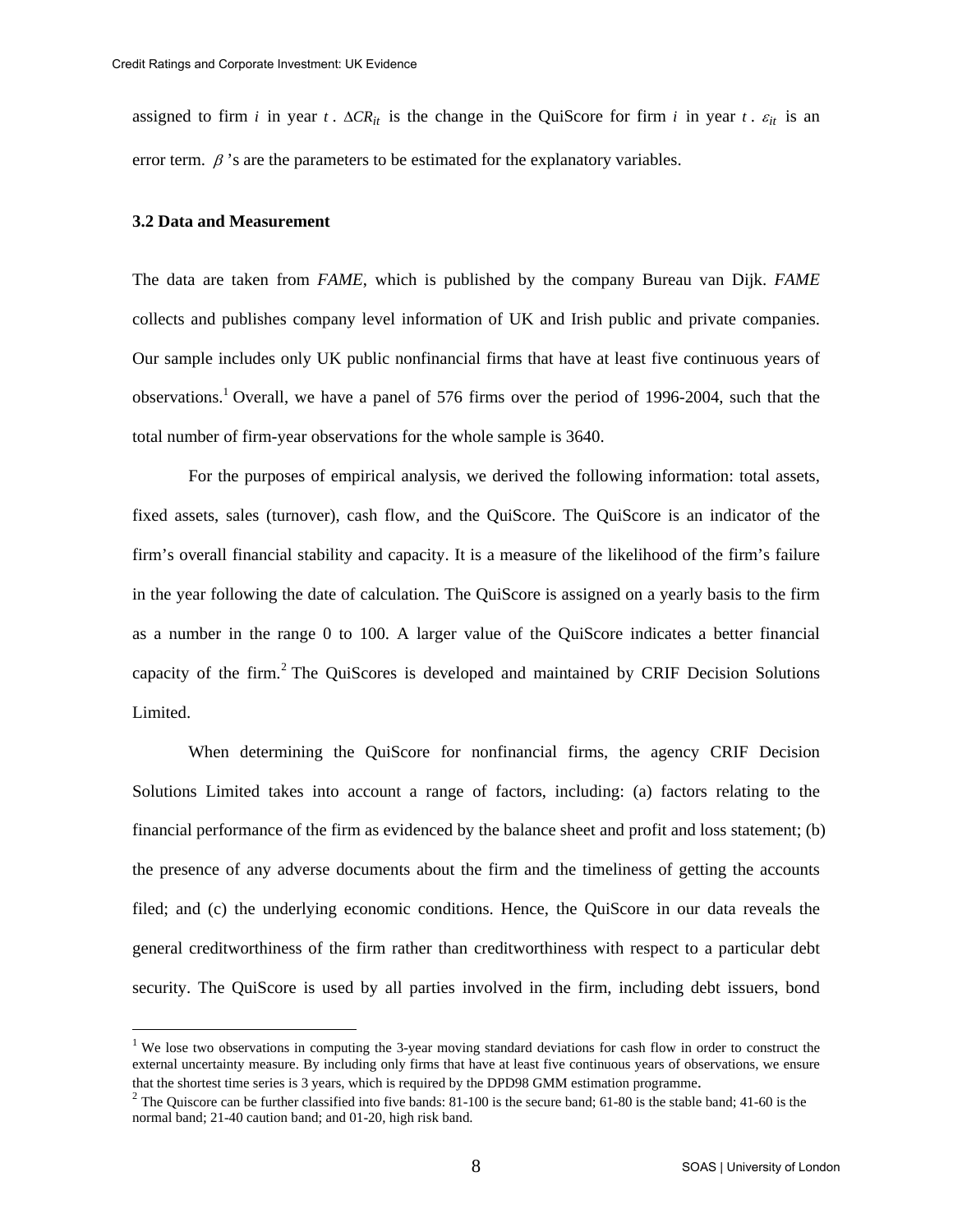Discussion Paper 95

investors, portfolio managers, and other market participants. In this study, therefore, the QuiScore is used as a proxy for the firm's overall credit quality in the capital market.

# [Table 1 about here]

Table 1 presents summary statistics for the variables used in the empirical analysis. As shown in Table 1, the average QuiScore for the sample firms is 61.56 (median 61) during the sample period, suggesting that the majority of the sample firms have a relatively stable financial capacity. In addition, Table 1 shows that an average sample firm experienced a negative change in the QuiScore, as indicated by the fact that the mean of the difference between the current year's QuiScore and the last year's QuiScore is -0.098.

#### **3.3 Estimation Methods**

Estimation and testing of the empirical equations are performed using the Generalised Method of Moments (GMM) procedure, which controls for the endogenous problem and allows for heterosckadasticity. We follow Blundell and Bond (1998) and adopt the system GMM estimation procedure in which moment conditions for equations in first differences are combined with moment conditions for equations in levels to compute the optimal weighting matrix that provides consistent system GMM estimators.

The GMM estimation is conducted by using DPD98 for Gauss (Arellano and Bond, 1998). Time dummies are added in all estimations. We also control for the industry effect by adding industry dummies. In theory, all the past observations of the right-hand side variables can be used as instruments for the first differenced equations in the system GMM estimations. In this paper the number of the lagged observations of the right-hand side variables used as the instruments for the first difference equations varies slightly across estimations. We use the Sargan test statistics to assess the validity of the chosen instruments. In addition to the instruments for the first difference equations we use first differences lagged once of the right-hand side variables as the instruments for the level equations. We report two-step estimates with corrected standard errors based on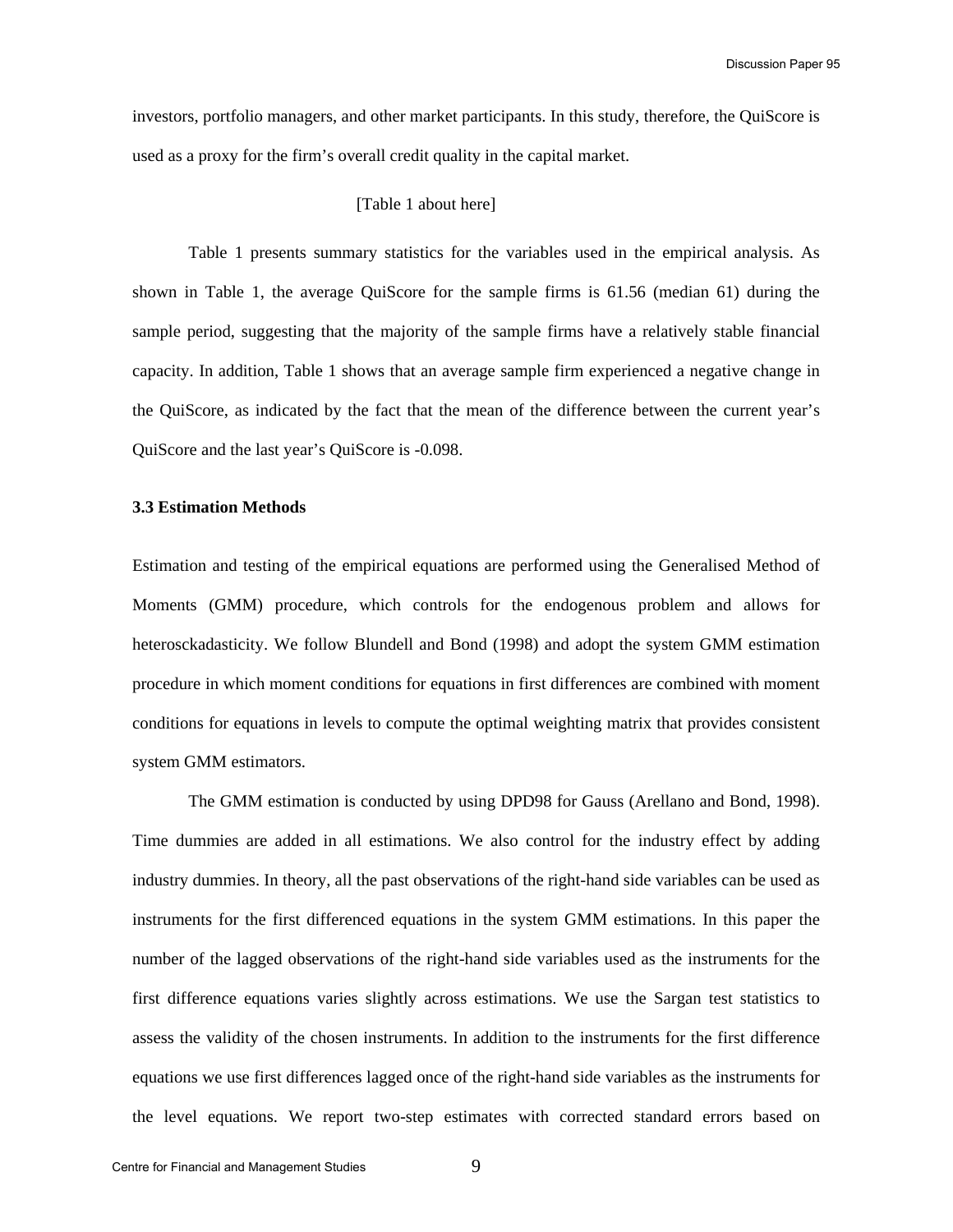Windmeijer (2005) who shows that two-step estimates are more efficient than one-step estimates.

# **4. Estimation Results**

We start with the simplest empirical model (equation 1) in which we test how the level of credit ratings alone affects investment. The first column of Table 2 shows that the estimated coefficient for the level of credit ratings is highly significant with a positive sign. This result is consistent with the conventional view. Because a higher level of credit ratings is taken as an indicator of lower borrowing costs of and more access to external financing, the firm which has a higher credit ratings score can therefore borrow more funds at lower costs, and hence increase its investment.

### [Table 2 about here]

 However, as we argue in this paper that the linear and positive relation between credit ratings and investment may not be sustainable if we take into consideration the demand side for external financing. For example, as shown in the theoretical model presented in the appendix, managerial career concerns may lead to lower investment when the level of credit ratings is too high to be sustained, which suggests that the relation between credit ratings and investment may be nonlinear. The estimation results (based on empirical model (2)) shown in column (2) of Table 2 confirm our conjecture. It is apparent that although the estimated coefficient for the linear term of credit ratings is positively significant, the estimated coefficient for the quadratic term of credit ratings is negatively significant. These results provide us with an inverted U shape relation between credit ratings and investment, which implies that when the level of credit ratings is too high beyond a certain threshold, a higher credit ratings score is associated with lower investment. We argue in this paper that this type of nonlinearity can be explained by managerial career concerns.

 In Table 3 we focus on the relationship between the changes in credit ratings and investment after controlling for the level of credit ratings (the empirical investment model (3)). We propose and implement three alternative measures of a change in credit ratings. First, the change in credit ratings is measured simply as the annual change in credit ratings, i.e. the difference between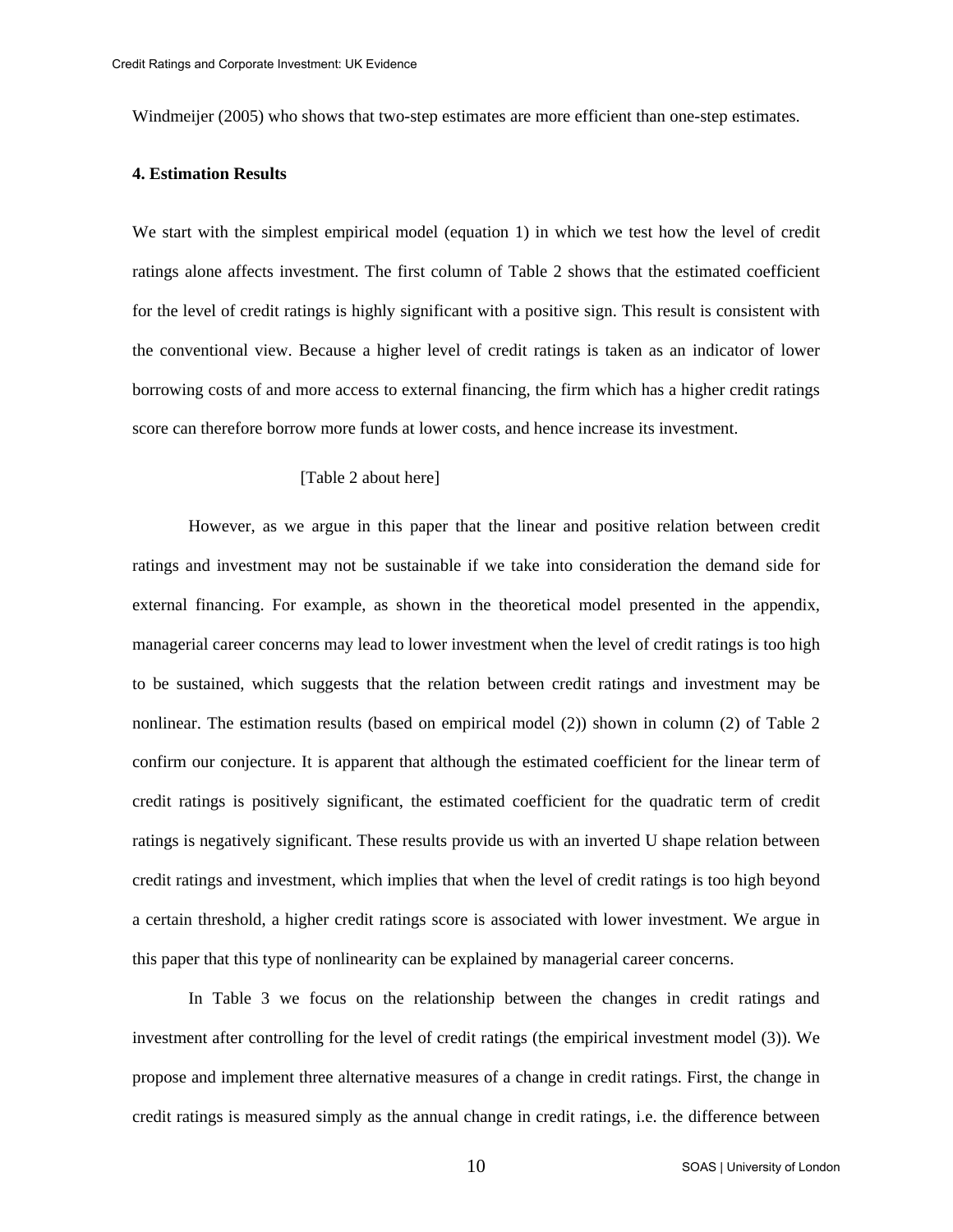Discussion Paper 95

the current year's QuiScore and the firm's QuiScore in the previous year:  $\Delta CR_t^a = CR_t - CR_{t-1}$ . Second, the change in credit ratings is measured as the rate of change in the firm's QuiScore, i.e.  $\Delta CR_t^b = \Delta CR_t^a / CR_{t-1}$ . Third, the change in credit ratings is measured as a categorical variable constructed from  $\Delta CR^a$ . We define  $\Delta CR_t^c = 1$  if  $\Delta CR^a$  is negative;  $\Delta CR_t^c = 2$  if the firm's QuiScore does not change, i.e.  $\Delta CR^a = 0$ ; and  $\Delta CR^c = 3$  if the firm experiences a positive change in the QuiScore, i.e.  $\Delta CR^a > 0$ . Therefore,  $\Delta CR_t^c$  is a categorical variable with a larger value indicating an upward change in the firm's credit ratings.

### [Table 3 about here]

What is of particular interest in the empirical results reported in columns 1-3 of Table 3 is that no matter how we measure the changes in credit ratings, we obtain consistent results concerning the relation between changes in credit ratings and investment. In all the three variants of empirical equation (3), the estimated coefficient for the changes in credit ratings is highly significant with a negative sign. The results in Table 3 confirm our conjecture that the firm negatively reacts to changes in credit ratings as far as investment decisions are concerned. This result can be explained by the notion that managers do not like changes in credit ratings due to managerial career concerns. Also, the result is consistent with the argument by Bertand and Mullainnathan (2003) that corporate executives enjoy a quite life. Thus changes in credit ratings, in particular credit ratings downgrades, disturb the managers' quite life and actually may damage the managers' reputation in the managerial labour market. Therefore changes in credit ratings may lead to stronger managerial career concerns, which in turn will lead to a safer investment policy, which arguably is characterised by reduced investment by the firm.

 If the managers do not like the changes in credit ratings, then it is logical that the managers have intention to cut investment after the firm is credit upgraded because higher credit ratings are more likely to bring about credit ratings downgrade in the near future. Indeed, from column 3 of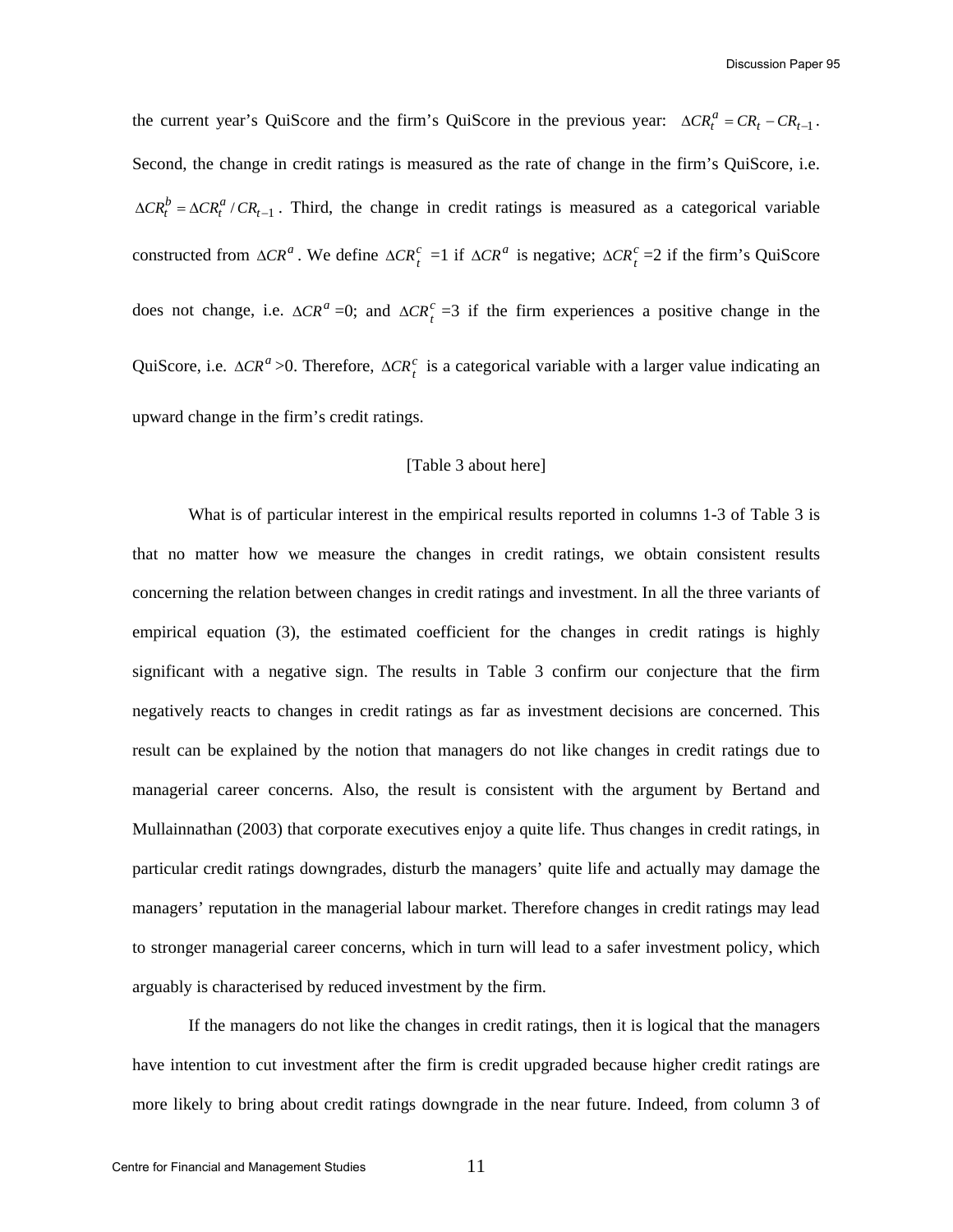Table 3, we observe that upward changes in credit ratings have negative effects on investment, i.e. the firm intends to cut investment after being upgraded. Therefore, it is interesting to further test whether the negative impact of the changes in credit ratings on investment is related to the level of credit ratings.

# [Table 4 about here]

In the estimations shown in Table 4, we use the interactive term between the level of credit ratings and the changes in credit ratings (see the empirical investment model (4)). Columns 1-3 of Table 4 correspond to different measures of the changes in credit ratings  $\Delta CR_t^a$   $\Delta CR_t^b$ , and  $\Delta CR_t^c$ , respectively. It is to be noted that in two out of three cases, the estimated coefficient for the interactive term is negatively significant, suggesting that the negative association between the changes in credit ratings and investment is exacerbated by high levels of credit ratings. This result suggests that high credit ratings are not necessarily good for firm investment. One possible reason may be that high credit ratings indicate a higher probability of credit ratings downgrade, therefore managers would take precautionary actions to avoid credit ratings downgrades by making safer investment decisions, for example, by cutting risky investment projects.

 The evidence we have obtained so far shows that there are several other possibilities in addition to the conventional view regarding the impact of credit ratings on fixed investment: (a) the relation between credit ratings and investment may be nonlinear, which can be presented by an inverted U curve; (b) firm investment is negatively associated with the changes in credit ratings; (c) high levels of credit ratings exacerbate the negative effect of the changes in credit ratings on investment. These results, in particular the result (c) suggest that managers do not always like high credit ratings, they may respond to high credit ratings by cutting investment to avoid credit ratings downgrade due to managerial career concerns. To provide further evidence on this argument, we define a dummy variable which takes the value of one when the observation on the changes in the firm's QuiScore is positive, while it takes the value of zero otherwise, i.e. *Dum*(*up*) = 1 and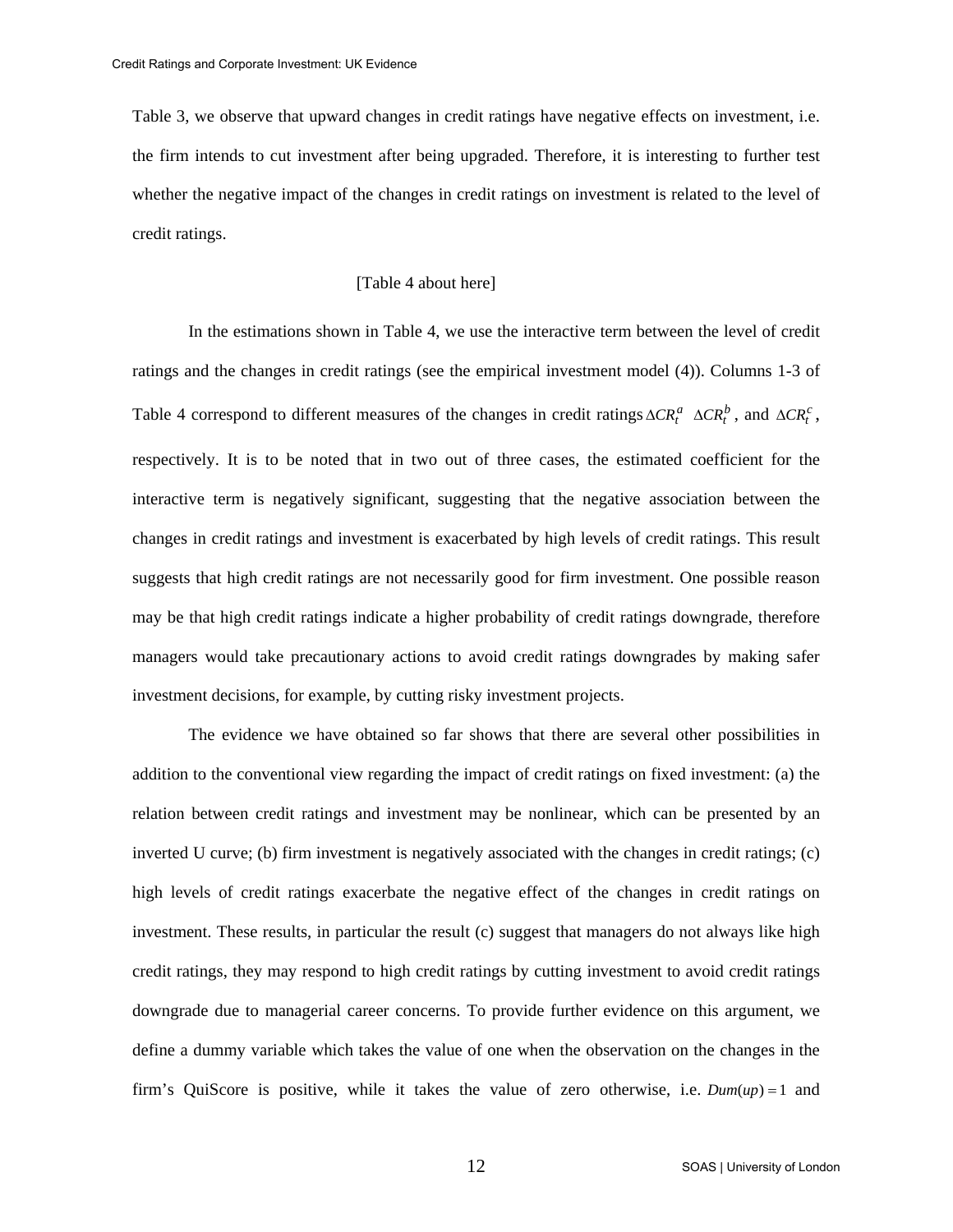$(1-Dum(up))=0$ . The idea is to check whether the firm responds to credit ratings upgrades differently from the way it responds to non-upward adjustments in credit ratings. For the purpose of this paper, we focus on the differences between upgraded and non-upgraded cases in terms of how the firm responds to changes in credit ratings and how the level of credit ratings affects the relationship between the changes in credit ratings and investment. The empirical specifications for this set of estimations are: $3$ 

$$
\left(\frac{I}{K}\right)_{it} = f_i + f_t + \beta_1 SALES_{it} + \beta_2 CR_{it} + \beta_3 Dum(up) * \Delta CR_{it} + \beta_4 (1 - Dum(up)) * \Delta CR_{it} + \varepsilon_{it}
$$
\n(5)  
\n
$$
\left(\frac{I}{K}\right)_{it} = f_i + f_t + \beta_1 SALES_{it} + \beta_2 CR_{it} + \beta_3 \Delta CR_{it} + \beta_4 Dum(up) * (\Delta CR_{it} * CR_{it}) + \beta_5 (1 - Dum(up)) * (\Delta CR_{it} * CR_{it}) + \varepsilon_{it}
$$
\n(6)

 Table 5 reports estimation and testing results for empirical model (5). It is shown that for each of the three variants of the model, the estimated coefficients for  $\beta_3$  and  $\beta_4$  are different: in each case, while the estimated coefficient for  $\beta_3$  is negative and statistically significant, the coefficient for  $\beta_4$  is not significant. This evidence suggests that the firm is more likely to cut investment in response to a credit ratings upgrade.

# [Tables 5 and 6 about here]

Table 6 reports the results of estimating the empirical model (6) and confirms that the interactive effect between the level of credit ratings and changes in credit ratings also differs between credit ratings upgrades and non-upgrades. In all the three variants of the equation, the estimated coefficient for the interactive term between the level of and the changes in credit ratings is negatively significant only for the credit ratings upgrades, while it is not significant for the nonupgrades variable. This result suggests that for firms whose credit ratings are upgraded, a higher level of credit ratings is more likely to lead to a larger negative effect of the changes in credit ratings on investment as compared with their non-upgraded counterparts. The evidence shown in

 $3$  We had to drop the proxy for external uncertainty in this set of estimations due to the non-positive definite matrix problem.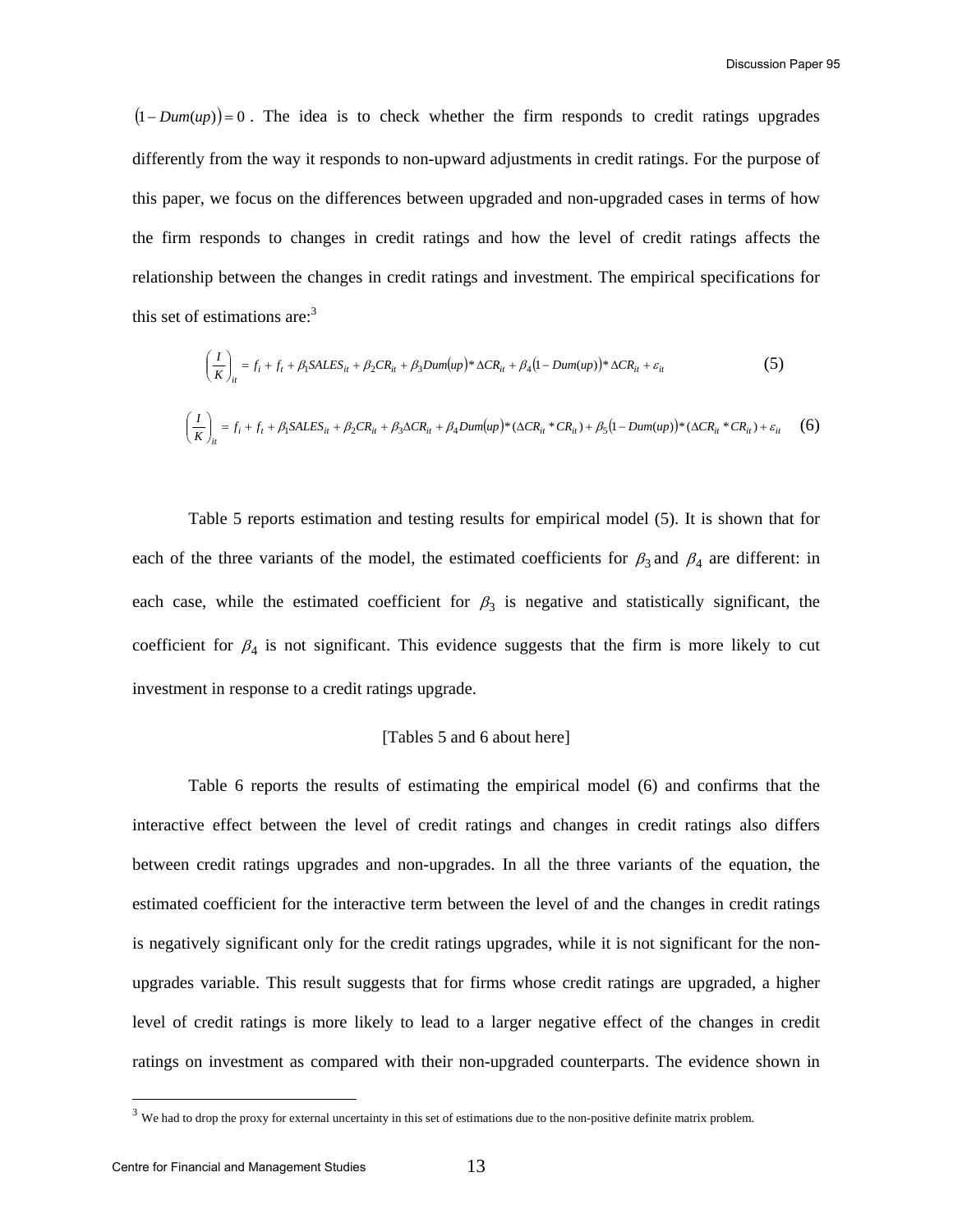Tables 5 and 6 provides even stronger support for our argument that there are other possible explanations, in addition to the conventional view, of the impact of credit ratings on fixed investment. Moreover, this relation can be a nonlinear one: when they are too high and beyond a certain threshold, credit ratings are likely to lead to a downgrade; the downgrade will then lead to less investment. This result can be explained by the notion that higher credit ratings intensify managerial career concerns; mangers will take precautionary actions in making investment decisions to protect their reputation in the managerial labour market by cutting investment.

# **5. Conclusion**

In this paper, we examine the relationship between credit ratings and firm investment from a corporate governance perspective, i.e. managerial career concerns. We argue that the conventional perception that the relation between credit ratings and investment is linear and positive is not sustainable if we add the firm's demand for external financing and consider how managerial career concerns can change this relationship.

 We support our argument by providing consistent evidence based on a panel of 576 UK public nonfinancial firms during 1996-2004. We find that there are a few other possibilities in addition to the conventional view that can describe the impact of credit ratings on fixed investment, including (a) the relationship between credit ratings and investment may be nonlinear and can be represented by an inverted U curve, which implies that when the level of credit ratings is too high and beyond a certain threshold, then a higher level of credit ratings is associated with lower investment. (b) the changes in credit ratings depress firm investment; (c) the negative effect of the changes in credit ratings on investment is exacerbated by high levels of credit ratings. (d) The results (b) and (c) are more pronounced for the firms that are facing credit ratings upgrades.

 Our results suggest that managers may not like high credit ratings due to managerial career concerns. Under the pressure of sustaining high credit ratings, managers would take precautionary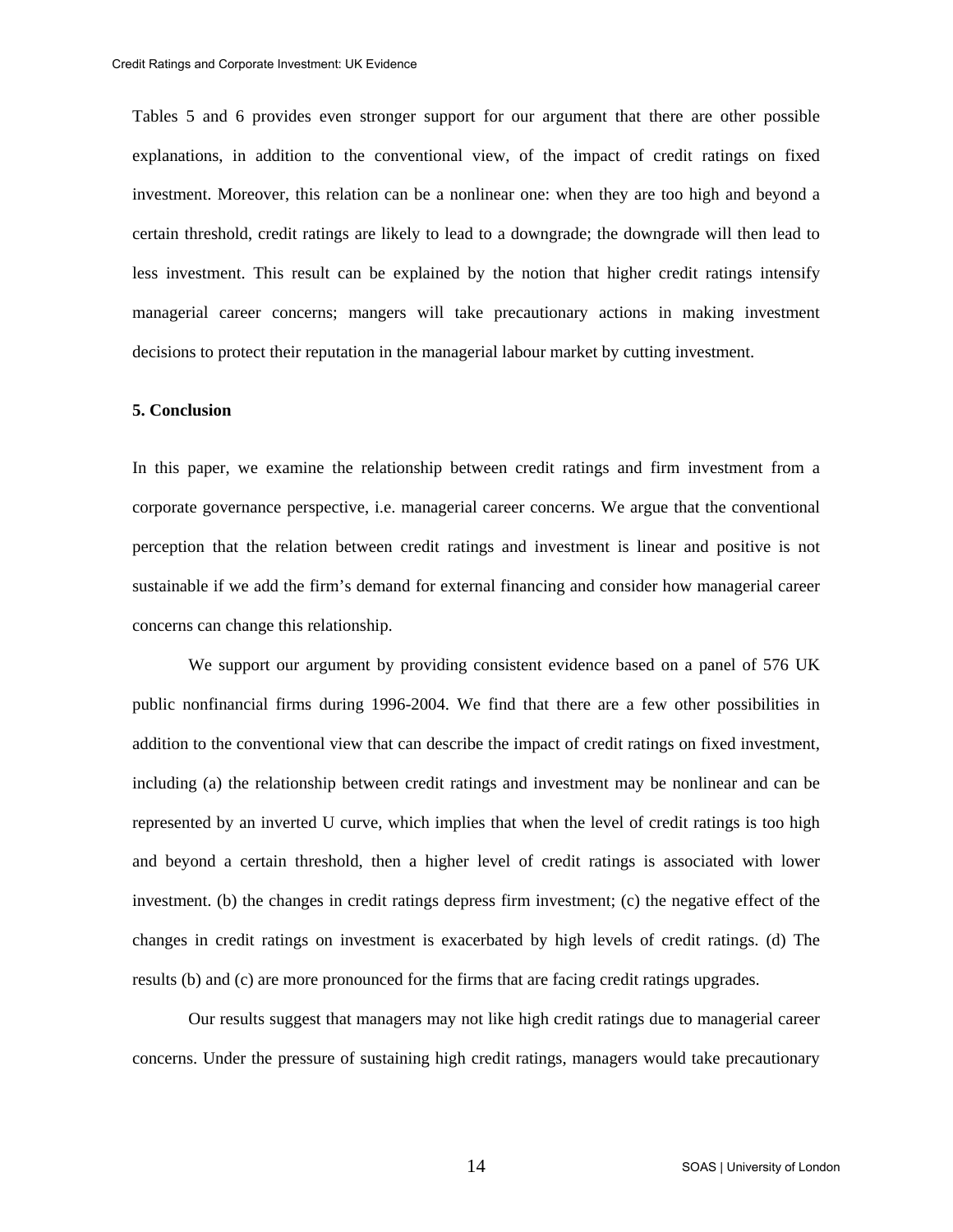actions to avoid credit ratings downgrades by making safer investment decisions, for example, by cutting risky investment projects.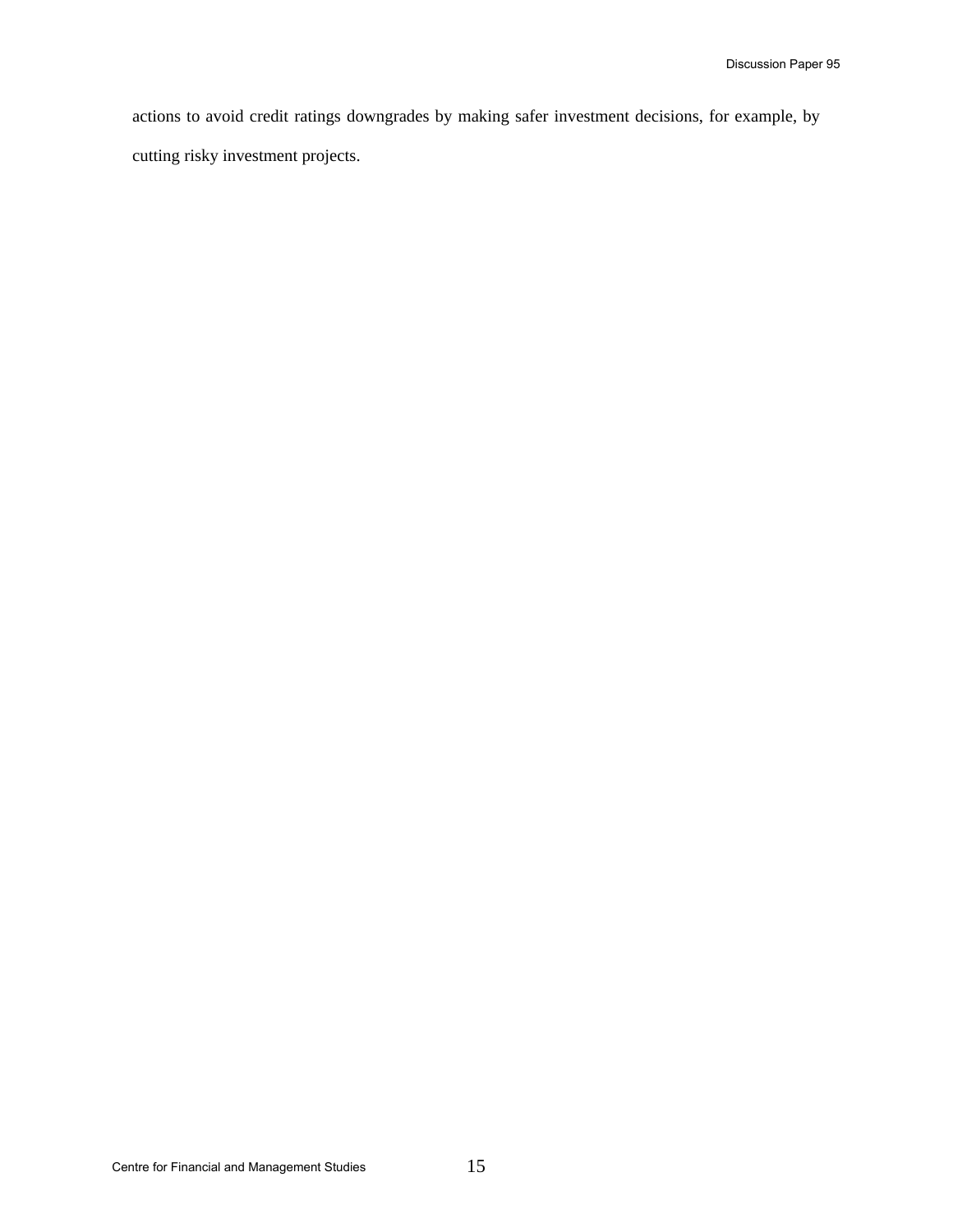### **References**

- An, H., Chan, K.C. Credit ratings and IPO pricing. Journal of Corporate Finance 2008; 14; 584-595.
- Arellano, M., Bond, S. Dynamic panel data estimation using DPD98 for Gauss: a guide for users. Institute for Fiscal Studies (IFS) Working Paper 1998; No. 88/15.
- Bertrand, M., Mullainathan, S. Enjoying the quite life? Corporate governance and managerial preferences. Journal of Political Economy 2003; 111; 1043-1075.
- Blume, M. E., Lim, F., Mackinlay, A.C. The declining credit quality of U.S. corporate debt: myth or reality? Journal of Finance 1998; LIII (4); 1389-1413.
- Blundell, R., Bond, S. Initial conditions and moment restrictions in dynamic panel data models. Journal of Econometrics 1998; 87; 115-143.
- Boot, A., Milbourn, T., Schmeits, A. Credit ratings as coordination mechanisms. Review of Financial Studies 2006; 19; 81-118.
- Cornell, B., Landsman, W., Shapiro, A. Cross-sectional regularities in the response of stock prices to bond rating changes. Journal of Accounting, Auditing and Finance 1989; 4; 460-479.
- De Groot, M. Optimal statistical decisions. McGraw-Hill: New York; 1970.
- Devenow, A., Welch, I. Rational herding in financial economics. European Economic Review 1996; 40; 603-15.
- Fama, E. F. Agency problems and the theory of the firm. Journal of Political Economy 1980; 88; 288-307.
- Faulkender, M., Petersen, M. Does the source of capital affect capital structure? Review of Financial Studies 2006; 19; 45-79.
- Fazzari, S.M., Hubbard, R.G., Petersen, B.C. Financing constraints and corporate investment. Brookings Papers on Economic Activity 1988; 1; 141-206.
- Gibbons, R., Murphy, K.J. Optimal incentive contracts in the presence of career concerns: theory and evidence. Journal of Political Economy 1992; 100; 468-505.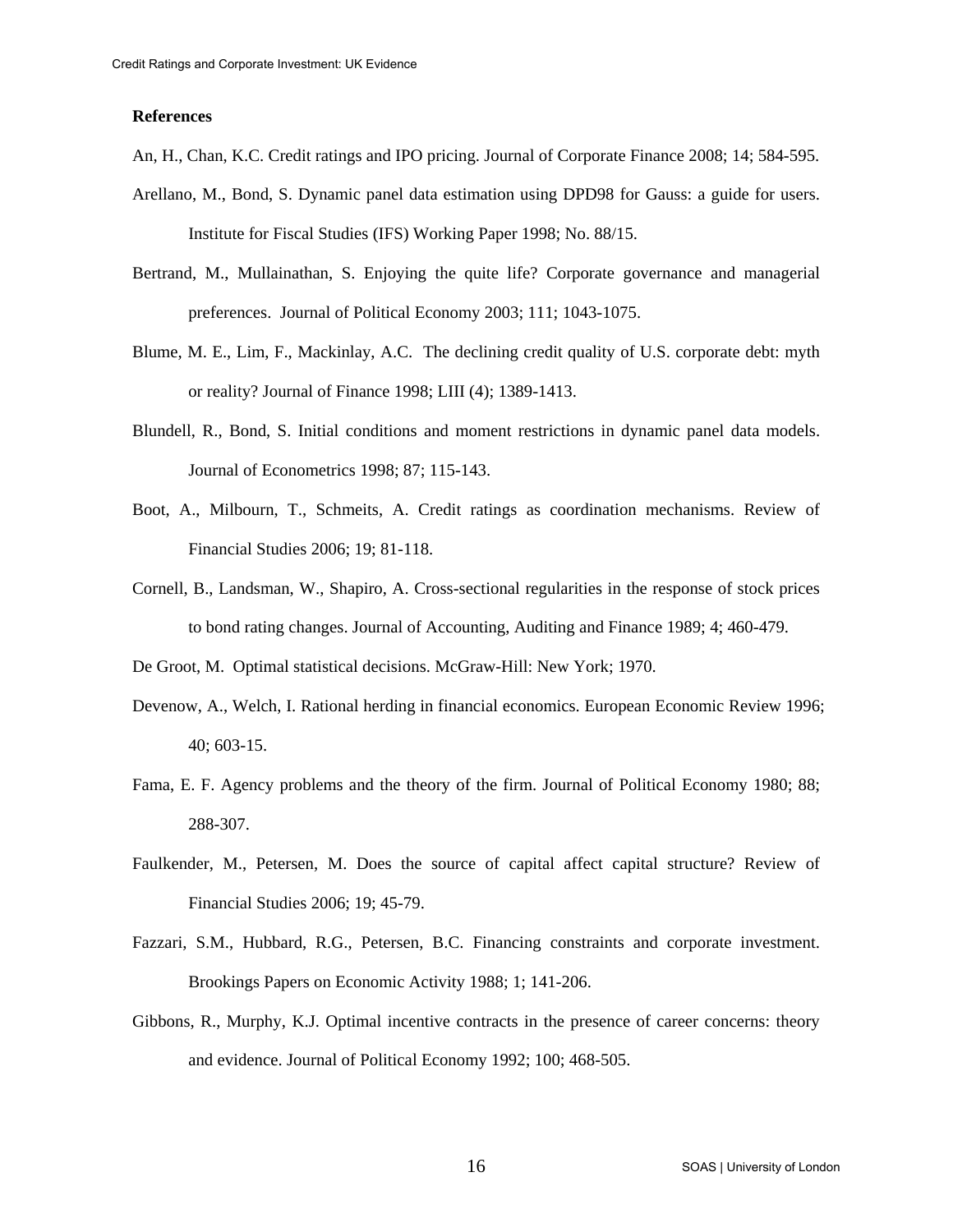- Griffin, P., Sanvicente, A. Common stock returns and rating changes: A methodological comparison. Journal of Finance 1982; 37; 103-119.
- Holmström, B. Managerial incentive problems: A dynamic perspective. Review of Economic Studies 1999; 66; 169-82.
- Holthausen, R., Leftwich, R. The effect of bond rating changes on common stock prices. Journal of Financial Economics 1986; 17; 57-89.
- Kaplan, S., Zingales, L. Do investment-cash flow sensitivities provide useful measures of financing constraints? Quarterly Journal of Economics 1997; 112; 169-215.
- Kisgen, D. Credit ratings and capital structure. Journal of Finance 2006; LXI (3); 1035-1072.
- Kisgen, D. The influence of credit ratings on corporate capital structure decisions. Journal of Applied Corporate Finance 2007; 19(3); 65-73.
- Kisgen, D. Do firms target credit ratings or leverage levels? Journal of Financial and Quantitative Analysis 2008 (forthcoming).
- Lensink, R., Bo, H., Sterken, E. Investment, capital market imperfections and uncertainty. Edward Elgar: Cheltenham; 2001.
- Myers, S.C. Determinants of corporate borrowing. Journal of Financial Economics 1977; 5; 147- 175.
- Narayanan, M.P. Managerial incentives for short-term results. Journal of Finance 1985; 40; 1469- 1484.
- Prendergast, C., Stole, L. Impetuous youngsters and jaded old-timers: acquiring a reputation for learning. Journal of Political Economy 1996; 104; 1105-1134.
- Scharfstein, D.S., Stein, J.C. Herd behavior and investment. American Economic Review 1990; 80; 465-479.
- Shah, R. Do firms reduce investment to avoid credit rating downgrades? Working Paper, Finance Department, McCombs School of Business, University of Texas 2006 .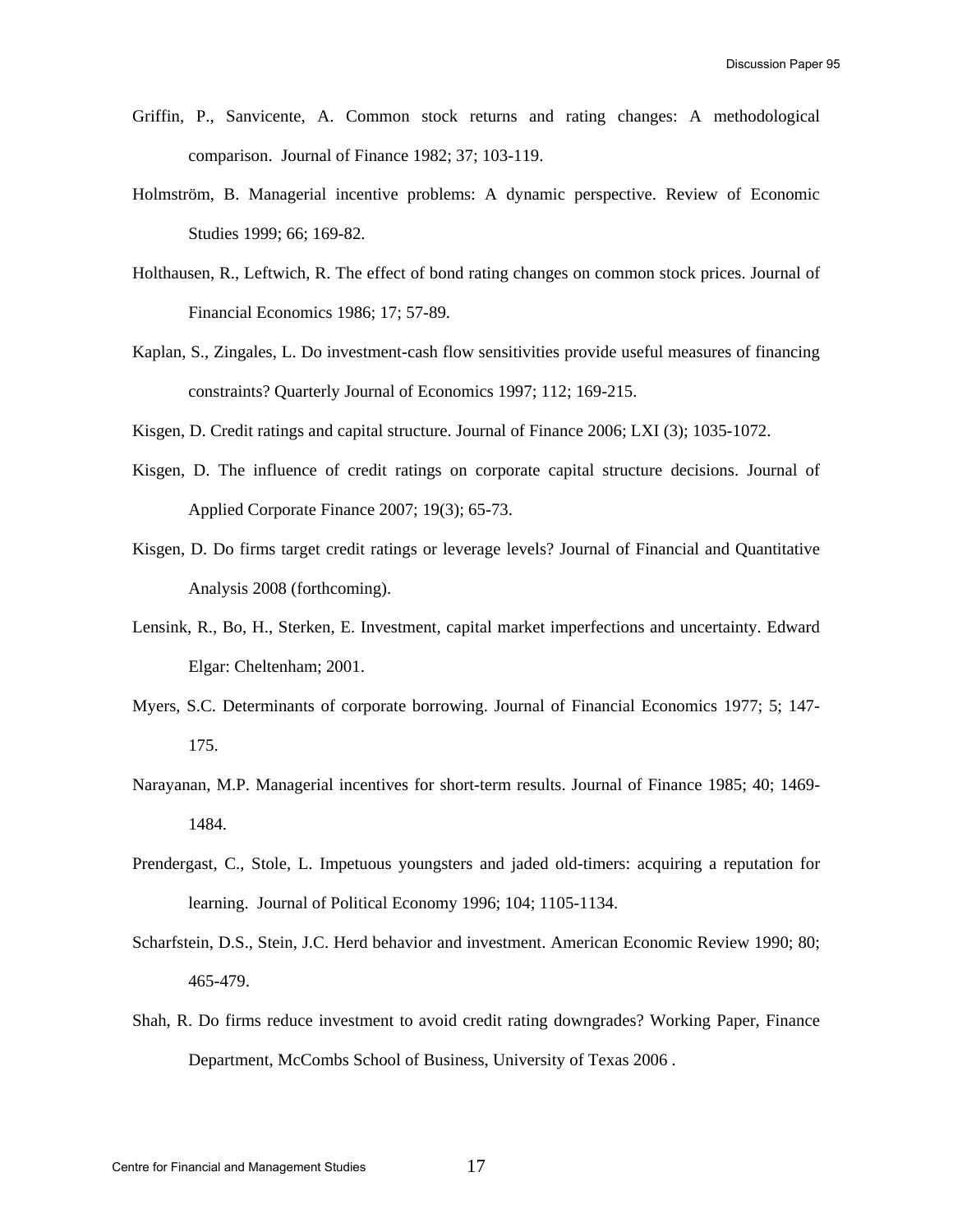- Sufi, A. Information asymmetry and financing arrangements: evidence from syndicated loans. Journal of Finance 2007; 62; 629-668.
- Whited, T.M. Debt, liquidity constraints, and corporate investment: evidence from panel data. Journal of Finance 1992; 47; 1425-1460.
- Windmeijer, F.A finite sample correction for the variance of linear efficient two-step GMM estimators. Journal of Econometrics 2005; 126; 25-51.
- Zwiebel, J. Corporate conservatism and relative compensation. Journal of Political Economy 1995; 103; 1-25.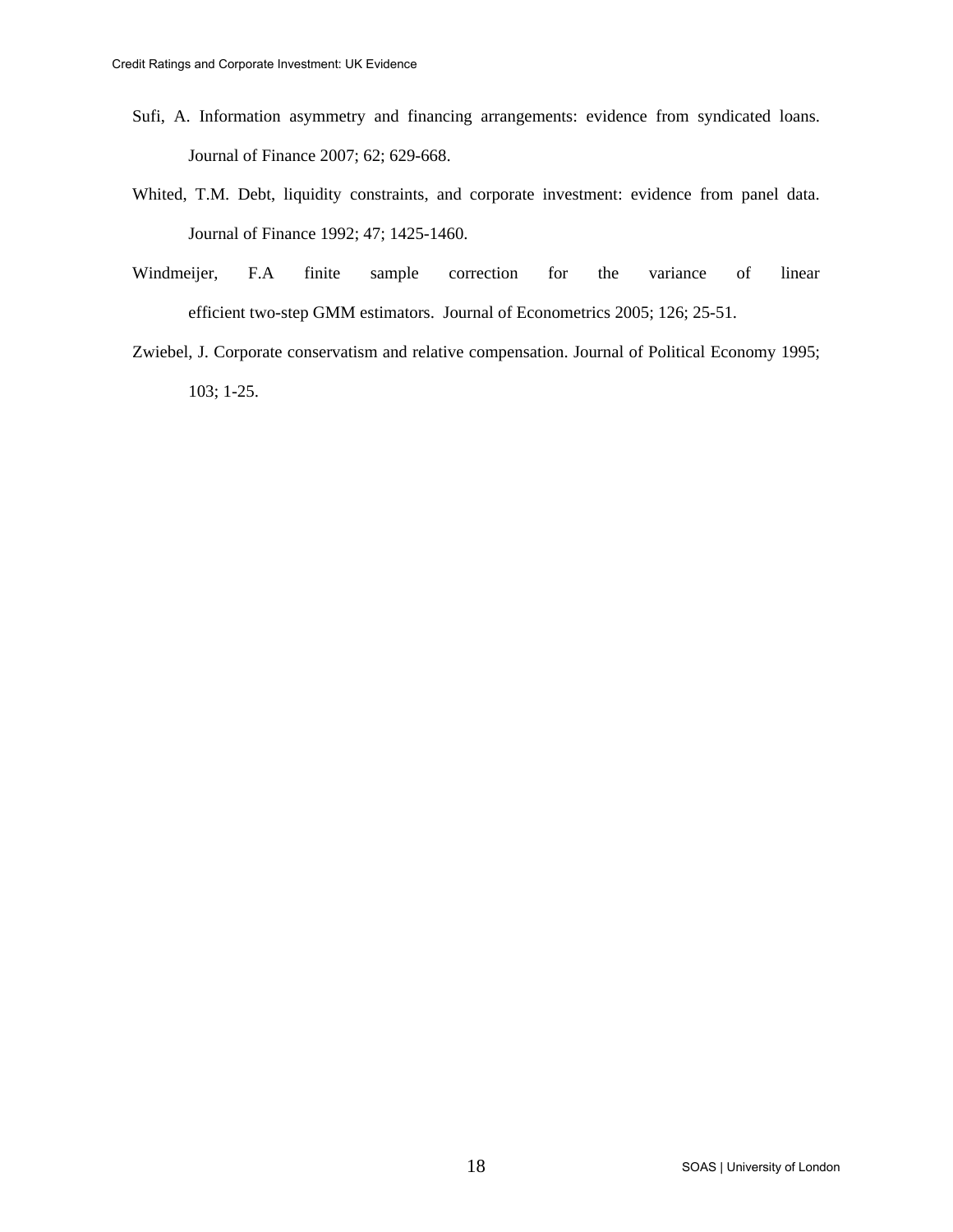| (a) Descriptive Statistics |           |                  |           |        |               |               |               |
|----------------------------|-----------|------------------|-----------|--------|---------------|---------------|---------------|
| Variables                  | Mean      | Median           | Standard  |        | Number of     |               |               |
|                            |           |                  | Deviation |        | Observations  |               |               |
| I / K                      | 0.0271    | 0.0130           | 0.1474    |        | 3640          |               |               |
| <b>SALES</b>               | 0.1170    | 0.0531           | 0.5720    |        | 3640          |               |               |
| <b>UM</b>                  | 0.0747    | 0.0303           | 0.2327    |        | 3640          |               |               |
| CR                         | 61.566    | 61               | 21.4262   |        | 3609          |               |               |
| $\Delta CR^a$              | $-0.9899$ | $\boldsymbol{0}$ | 13.5906   |        | 3595          |               |               |
| $\Delta CR^b$              | $-0.0982$ | $\mathbf{0}$     | 0.6819    |        | 3595          |               |               |
| $\triangle CR^c$           | 1.9732    | $\overline{2}$   | 0.9417    |        | 3595          |               |               |
| (b) Correlation Matrix     |           |                  |           |        |               |               |               |
|                            | 1/K       | <b>SALES</b>     | <b>UM</b> | CR     | $\Delta CR^a$ | $\Delta CR^b$ | $\Delta CR^c$ |
| I / K                      | 1.000     |                  |           |        |               |               |               |
| <b>SALES</b>               | 0.2480    | 1.000            |           |        |               |               |               |
| <b>UM</b>                  | $-0.2522$ | $-0.0810$        | 1.0000    |        |               |               |               |
| CR                         | 0.1389    | $-0.01511$       | $-0.2229$ | 1.0000 |               |               |               |
| $\Delta CR^a$              | $-0.0536$ | $-0.0507$        | $-0.0197$ | 0.3590 | 1.0000        |               |               |
| $\Delta CR^b$              | 0.0898    | 0.0006           | $-0.1530$ | 0.3490 | 0.5896        | 1.0000        |               |
| $\triangle CR^c$           | $-0.0545$ | $-0.0355$        | 0.0122    | 0.2524 | 0.7017        | 0.3493        | 1.0000        |

Table 1: Descriptive Statistics and Correlation Matrix for the Empirical Variables

Notes:

(1) Data source: *FAME*, 576 UK public firms during the period 1996-2004, total firm-year observation is 3640. (2) Definition and measurement of variables:

 $I / K$ : the ratio of investment to the beginning of period capital stock, where investment is the change in fixed assets of the firm. The capital stock is measured by total assets of the firm. *SALES*: the annual growth rate of sales

*UM* : is an external uncertainty measure, which is measured by the 3-year rolling standard deviation of CFTA, where CFTA is cash flow scaled by total assets of the firm.

*CR* : credit rating score, which is the Quiscore.

*<sup>a</sup>* ∆*CR* : the change in the QuiScore, which is measured by the difference between the current year's QuiScore and the QuiScore in the previous year, i.e.  $\Delta CR_i^a = CR_i - CR_{i-1}$ .

 $\Delta CR^b$ : the rate of change in credit rating, i.e.  $\Delta CR_t^b = \Delta CR_t^a / CR_{t-1}$ .

 $ΔCR<sup>c</sup>$ : the change in credit rating, which is measured by a categorical variable, which is constructed from  $\Delta CR^a$  as follows. We define  $\Delta CR_f^c =1$  if  $\Delta CR^a$  is negative;  $\Delta CR_f^c =2$  if the firm's QuiScore does not change i.e.  $\Delta CR^a$  =0;  $\Delta CR_t^c$  =3 if  $\Delta CR^a$  is positive.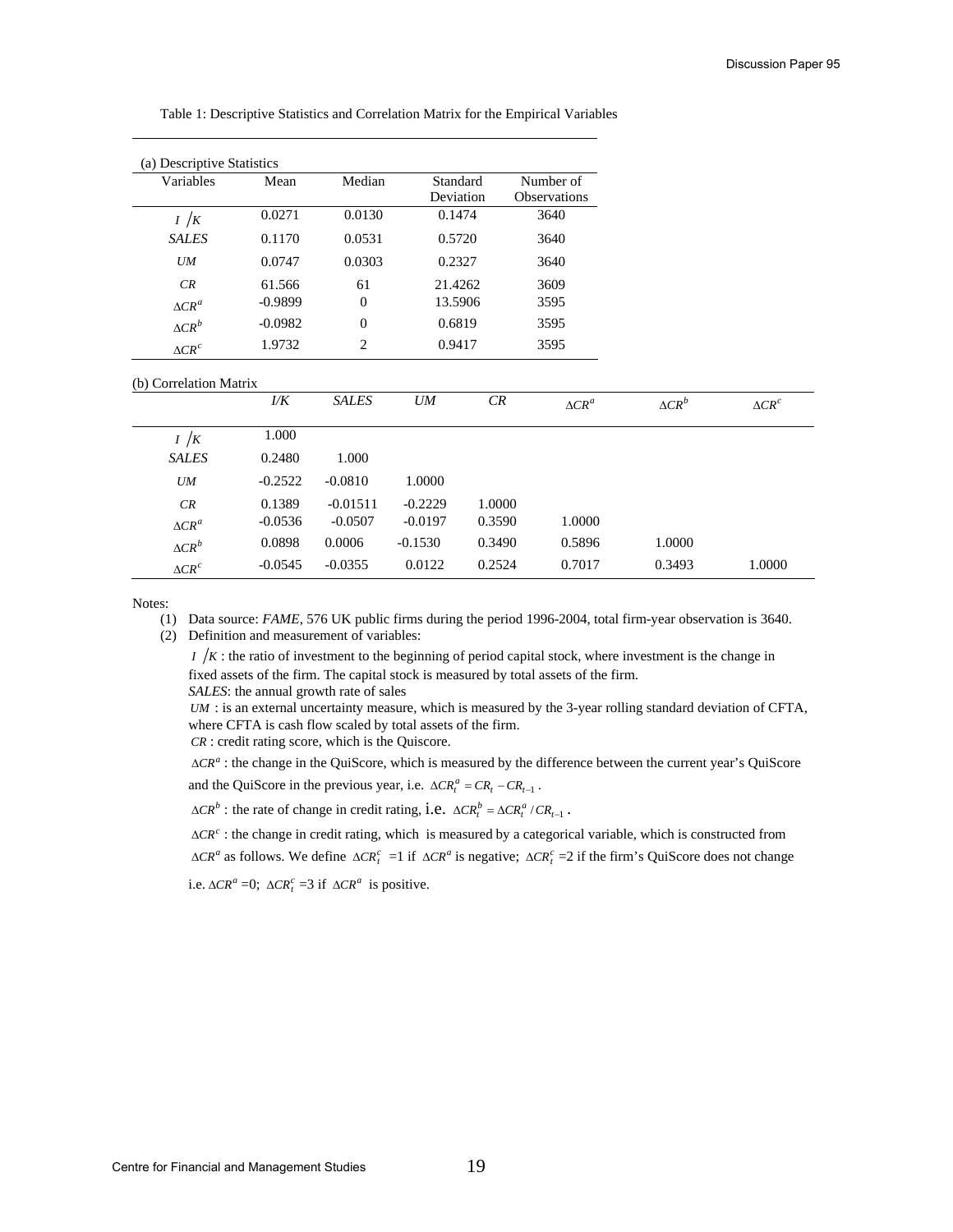# Table 2: Is the Impact of Credit Ratings on Firm Investment Linear or Nonlinear?

 $\left(\frac{I}{K}\right)_{it} = f_i + f_t + \beta_1 SALES_{it} + \beta_2 UM_{it} + \beta_3 CR_{it} + \varepsilon_{it}$ 

 $\left(\frac{I}{K}\right)_{it} = f_i + f_t + \beta_1 SALES_{it} + \beta_2 UM_{it} + \beta_3 CR_{it} + \beta_4 CR_{it}^2 + \varepsilon_{it}$ 

| $(K)_{it}$           |                                    |                                    |
|----------------------|------------------------------------|------------------------------------|
|                      | Equation (1)                       | Equation (2)                       |
| $Sales_{it}$         | 0.0601                             | 0.0671                             |
|                      | (1.8692)                           | (2.0352)                           |
| $UM_{it}$            | $-0.0647$                          | $-0.0409$                          |
|                      | $(-1.0086)$                        | $(-0.6302)$                        |
| $CR_{it}$            | 0.3215                             | 0.7223                             |
|                      | (4.5671)                           | (2.7286)                           |
| $CR_{it}^2$          |                                    | $-0.0041$                          |
|                      |                                    | $(-1.7934)$                        |
| m <sub>1</sub>       | $-8.760$                           | $-8.796$                           |
| m <sub>2</sub>       | $-0.089$                           | 0.075                              |
| Sargan $(k)$         | 31.457(39)                         | 42.777(52)                         |
| P-value              | p=0.799                            | $p=0.815$                          |
| Wald test            | $H_0: \beta_3 = 0$                 | $H_0: \beta_3 = \beta_4 = 0$       |
| Chi-square           | $20.858(df=1)$                     | $17.435(df=2)$                     |
| <b>Instruments</b>   | $Sales_{t-2}$                      | $Sales_{t-2}$                      |
| (difference)         | $UM_{t-2}$                         | $UM_{t-2}$                         |
|                      | $CR_{t-2}$                         | $CR_{t-2}$                         |
|                      |                                    | $CR_{t-2}^{2}$                     |
| Instruments (levels) | $\Delta(Sales)_{t-1}$              | $\Delta(Sales)_{t-1}$              |
|                      | $\Delta \bigl( U M \,\bigr)_{t-1}$ | $\Delta (UM)_{t-1}$                |
|                      | $\Delta(CR)_{t-1}$                 | $\Delta(CR)_{t-1}$                 |
|                      |                                    | $\Delta$ $\left(CR^2\right)_{t=1}$ |

- (1) Data source: *FAME*, 576 UK public firms during the period 1996-2004, total firm-year observation is 3640.
- (2) The two-step estimates with robust (corrected) test statistics are reported.
- (3) Heteroskedasticity consistent asymptotic t-statistics are in parentheses below the estimated coefficients of the empirical variables.
- (4)  $m_1$  and  $m_2$  are tests for first- and second-order serial correlation in the first-differenced residuals, asymptotically distributed as normal distribution under the null of no serial correlation.
- (5) Sargan (k): test of the overidentifying restrictions, asymptotically distributed as Chi-square(df=k) under the null of instrument validity.
- (6) Wald test is the test statistics for the estimated coefficient is zero, distributed as Chi-square(df) under the null of the estimated coefficient is zero. The critical values of Chi-square (df=1) are 2.706, 3.841, and 6.635 at the 10%, 5% and 1% significant levels, respectively. The critical values of Chi-square (df=2) are 4.61, 5.99, and 9.21 at the 10%, 5% and 1% significant levels, respectively.
- (7) Time effects and industry effects are controlled for in the estimations.
- (8) See notes to Table 1 for definition and measurement of variables;  $df = degrees of freedom$ ;  $p = p-value$ .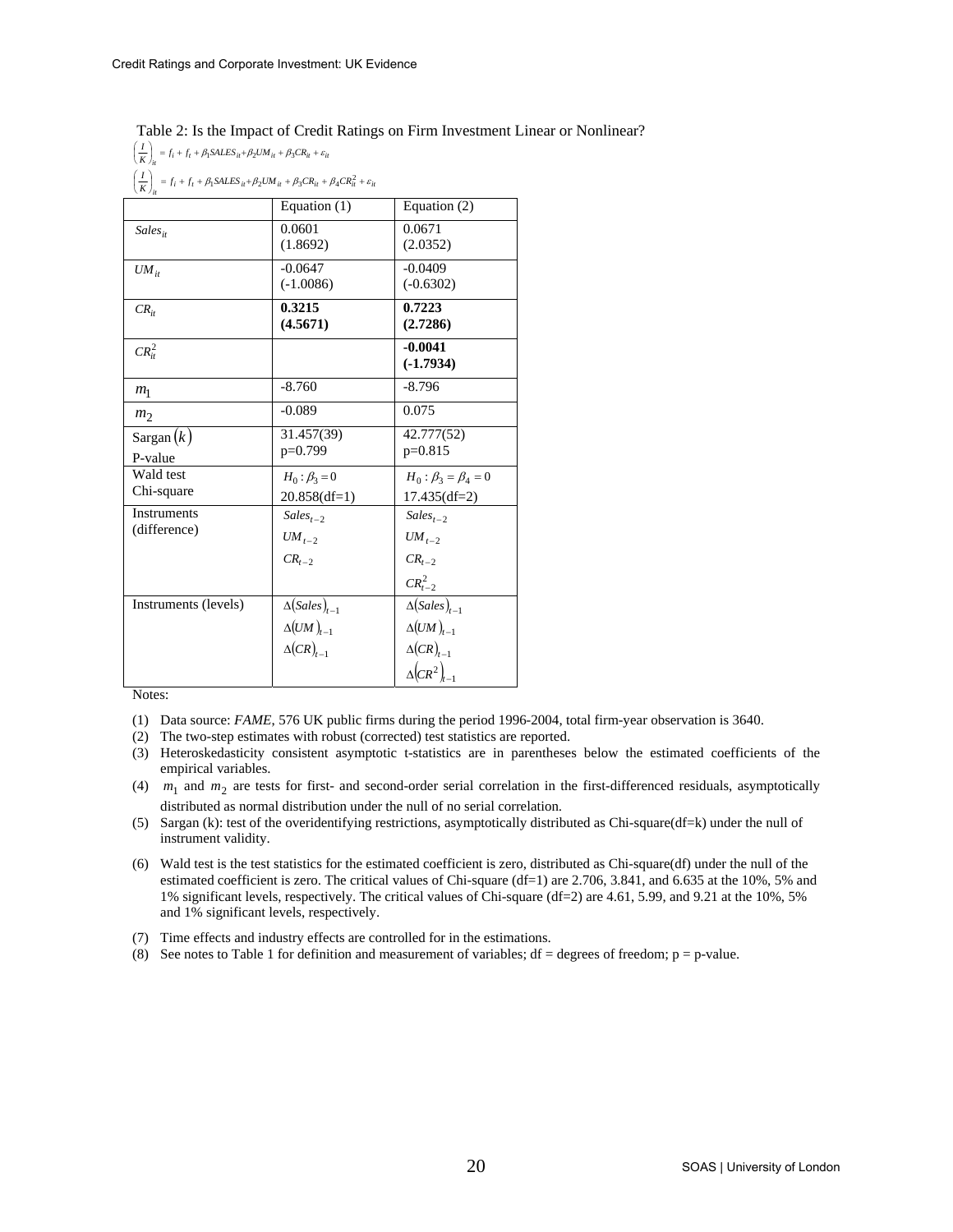| $\left(\frac{I}{K}\right)_{ii} = f_i + f_t + \beta_1 SALES_{it} + \beta_2 UM_{it} + \beta_3 CR_{it} + \beta_4 \Delta CR_{it} + \varepsilon_{it}$ |                                       |                                       |                                       |
|--------------------------------------------------------------------------------------------------------------------------------------------------|---------------------------------------|---------------------------------------|---------------------------------------|
|                                                                                                                                                  | Variant (1) of                        | Variant (2) of                        | Variant (3) of                        |
|                                                                                                                                                  | Equation (3)                          | Equation (3)                          | Equation (3)                          |
|                                                                                                                                                  | $(\Delta CR_{it} = \Delta CR_{it}^a)$ | $(\Delta CR_{it} = \Delta CR_{it}^b)$ | $(\Delta CR_{it} = \Delta CR_{it}^c)$ |
| $Sales_{it}$                                                                                                                                     | 0.0814                                | 0.0717                                | 0.0858                                |
|                                                                                                                                                  | (3.4055)                              | (2.1518)                              | (3.0133)                              |
| $UM_{it}$                                                                                                                                        | $-0.0536$                             | $-0.0585$                             | $-0.0618$                             |
|                                                                                                                                                  | $(-0.9731)$                           | $(-0.8931)$                           | $(-0.9455)$                           |
| $CR_{it}$                                                                                                                                        | 0.3330                                | 0.3745                                | 0.3085                                |
|                                                                                                                                                  | (6.4721)                              | (6.6712)                              | (5.1339)                              |
| $\Delta CR_{it}$                                                                                                                                 | $-0.0026$                             | $-0.0358$                             | $-0.0515$                             |
|                                                                                                                                                  | $(-3.9106)$                           | $(-1.9815)$                           | $(-2.0608)$                           |
| m <sub>1</sub>                                                                                                                                   | $-8.836$                              | $-8.853$                              | $-8.798$                              |
| m <sub>2</sub>                                                                                                                                   | 0.357                                 | 0.220                                 | 0.209                                 |
| Sargan $(k)$                                                                                                                                     | 52.134(64)                            | 51.725(58)                            | 41.953(58)                            |
| P-value                                                                                                                                          | $p=0.856$                             | $p=0.706$                             | $p=0.944$                             |
| Wald test                                                                                                                                        | $H_0: \beta_4 = 0$                    | $H_0: \beta_4 = 0$                    | $H_0: \beta_4 = 0$                    |
| Chi-square $(df=1)$                                                                                                                              | 15.293                                | 3.926                                 | 4.246                                 |
| Instruments                                                                                                                                      | Sales $_{t-2,t-3}$                    | Sales $_{t=2}$                        | Sales $_{t-2}$                        |
| (difference)                                                                                                                                     | $UM_{t-2}$                            | $UM_{t-2}$                            | $UM_{t-2}$                            |
|                                                                                                                                                  | $CR_{t-2}$                            | $CR_{t-2}$                            | $CR_{t-2}$                            |
|                                                                                                                                                  | $\Delta CR_{t-2,t-3}$                 | $\Delta CR_{t-2,t-3}$                 | $\Delta CR_{t-2,t-3}$                 |
| Instruments (levels)                                                                                                                             | $\Delta(Sales)_{t-1}$                 | $\Delta(Sales)_{t-1}$                 | $\Delta(Sales)_{t-1}$                 |
|                                                                                                                                                  | $\Delta (UM)_{t-1}$                   | $\Delta (UM)_{t-1}$                   | $\Delta (UM)_{t-1}$                   |
|                                                                                                                                                  | $\Delta (CR)_{t-1}$                   | $\Delta(CR)_{t-1}$                    | $\Delta(CR)_{t-1}$                    |
|                                                                                                                                                  | $\Delta(\Delta CR)_{t-1}$             | $\Delta(\Delta CR)_{t-1}$             | $\Delta(\Delta CR)_{t-1}$             |

|  |  |  | Table 3: The Impact of Changes in Credit Ratings on Firm Investment |
|--|--|--|---------------------------------------------------------------------|
|  |  |  |                                                                     |

- (2) The two-step estimates with robust (corrected) test statistics are reported.
- (3) Heteroskedasticity consistent asymptotic t-statistics are in parentheses below the estimated coefficients of the empirical variables.
- (4)  $m_1$  and  $m_2$  are tests for first- and second-order serial correlation in the first-differenced residuals, asymptotically distributed as normal distribution under the null of no serial correlation.
- (5) Sargan (k): test of the overidentifying restrictions, asymptotically distributed as Chi-square(df=k) under the null of instrument validity.
- (6) Wald test is the test statistics for the estimated coefficient is zero, distributed as Chi-square(df) under the null of the estimated coefficient is zero. The critical values of Chi-square (df=1) are 2.706, 3.841, and 6.635 at the 10%, 5% and 1% significant levels, respectively.
- (7) Time effects and industry effects are controlled in the estimations.
- (8) See notes to Table 1 for definition and measurement of variables;  $df = degrees of freedom$ ;  $p = p-value$ .

<sup>(1)</sup> Data source: *FAME*, 576 UK public firms during the period 1996-2004, total firm-year observation is 3640.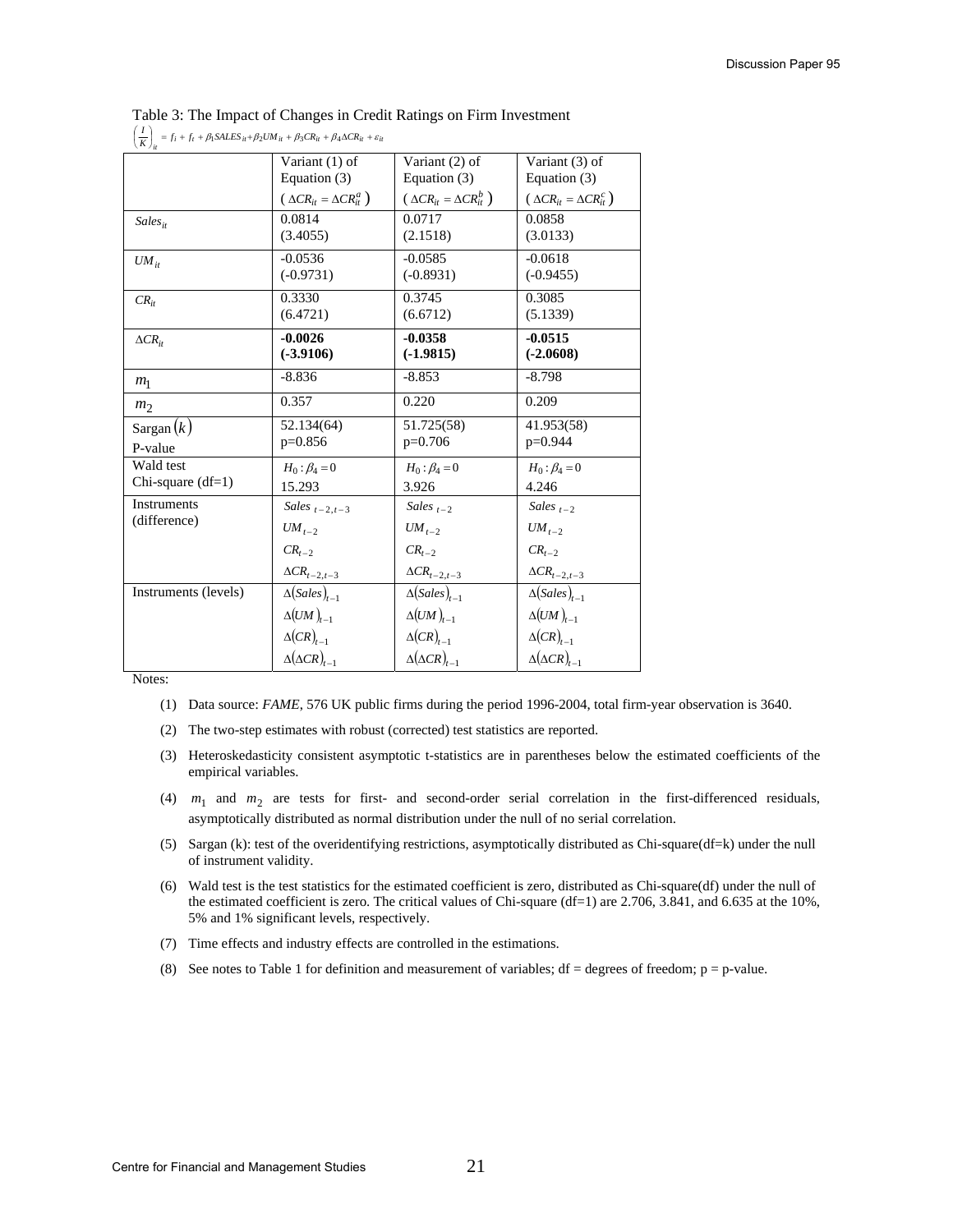| $\frac{I}{K}\bigg _{it} = f_i + f_t + \beta_1 SALES_{it} + \beta_2 UM_{it} + \beta_3 CR_{it} + \beta_4 \Delta CR_{it} + \beta_5 (\Delta CR_{it} * CR_{it}) + \varepsilon_{it}$ |                                       |                                       |                                       |
|--------------------------------------------------------------------------------------------------------------------------------------------------------------------------------|---------------------------------------|---------------------------------------|---------------------------------------|
|                                                                                                                                                                                | Variant 1 of                          | Variant 2 of                          | Variant 3 of                          |
|                                                                                                                                                                                | equation $(4)$                        | equation $(4)$                        | equation $(4)$                        |
|                                                                                                                                                                                | $(\Delta CR_{it} = \Delta CR_{it}^a)$ | $(\Delta CR_{it} = \Delta CR_{it}^b)$ | $(\Delta CR_{it} = \Delta CR_{it}^c)$ |
| $Sales_{it}$                                                                                                                                                                   | 0.0823                                | 0.0678                                | 0.0865                                |
|                                                                                                                                                                                | (2.2258)                              | (2.0123)                              | (2.9488)                              |
| $UM_{it}$                                                                                                                                                                      | $-0.0611$                             | $-0.0532$                             | $-0.0455$                             |
|                                                                                                                                                                                | $(-1.0823)$                           | $(-0.8424)$                           | $(-0.7109)$                           |
| $CR_{it}$                                                                                                                                                                      | 0.2890                                | 0.2992                                | 0.2707                                |
|                                                                                                                                                                                | (5.1354)                              | (4.9560)                              | (1.7687)                              |
| $\Delta CR_{it}$                                                                                                                                                               | 0.0016                                | 0.0355                                | $-0.0360$                             |
|                                                                                                                                                                                | (0.6000)                              | (1.4861)                              | $(-0.6944)$                           |
| $\Delta CR_{it} * CR$                                                                                                                                                          | $-0.0077$                             | $-0.3238$                             | $-0.0025$                             |
|                                                                                                                                                                                | $(-1.6787)$                           | $(-3.3966)$                           | $(-0.0278)$                           |
| m <sub>1</sub>                                                                                                                                                                 | $-9.462$                              | $-9.200$                              | $-8.599$                              |
| m <sub>2</sub>                                                                                                                                                                 | 0.252                                 | 0.195                                 | 0.215                                 |
| Sargan $(k)$                                                                                                                                                                   | 56.148(71)                            | 59.338(65)                            | 53.577(65)                            |
| P-value                                                                                                                                                                        | $p=0.901$                             | $p=0.675$                             | $p=0.843$                             |
| Wald test                                                                                                                                                                      | $H_0: \beta_5 = 0$                    | $H_0: \beta_5 = 0$                    | $H_0: \beta_5 = 0$                    |
| Chi-square $(df=1)$                                                                                                                                                            | 2.812                                 | 11.537                                | 0.0007                                |
| Instruments                                                                                                                                                                    | Sales $_{t-2,t-3}$                    | Sales $_{t-2}$                        | Sales $_{t=2}$                        |
| (difference)                                                                                                                                                                   | $UM_{t-2}$                            | $UM_{t-2}$                            | $UM_{t-2}$                            |
|                                                                                                                                                                                | $CR_{t-2}$                            | $CR_{t-2}$                            | $CR_{t-2}$                            |
|                                                                                                                                                                                | $\Delta CR_{t-2}$                     | $\Delta CR_{t-2}$                     | $\Delta CR_{t-2}$                     |
|                                                                                                                                                                                | $(\Delta CR \times CR)_{t-2,t-3}$     | $(\Delta CR \cdot CR)_{t-2}$          | $(\Delta CR \cdot CR)_{t-2}$          |
| Instruments (levels)                                                                                                                                                           | $\Delta(Sales)_{t-1}$                 | $\Delta(Sales)_{t-1}$                 | $\Delta(Sales)_{t=1}$                 |
|                                                                                                                                                                                | $\Delta(UM)_{t-1}$                    | $\Delta(UM)_{t-1}$                    | $\Delta (UM)_{t-1}$                   |
|                                                                                                                                                                                | $\Delta (CR)_{t-1}$                   | $\Delta(CR)_{t-1}$                    | $\Delta(CR)_{t-1}$                    |
|                                                                                                                                                                                | $\Delta(\Delta CR)_{t-1}$             | $\Delta(\Delta CR)_{t-1}$             | $\Delta(\Delta CR)_{t-1}$             |
|                                                                                                                                                                                | $\Delta(\Delta CR \cdot CR)_{t-1}$    | $\Delta(\Delta CR \cdot CR)_{t-1}$    | $\Delta(\Delta CR \cdot CR)_{t-1}$    |

Table 4: The Impact of Interactions between Credit Ratings and their Changes on Firm Investment

- (1) Data source: *FAME*, 576 UK public firms during the period 1996-2004, total firm-year observation is 3640.
- (2) The two-step estimates with robust (corrected) test statistics are reported.
- (3) Heteroskedasticity consistent asymptotic t-statistics are in parentheses below the estimated coefficients of the empirical variables.
- (4) *m*1 and *m*2 are tests for first- and second-order serial correlation in the first-differenced residuals, asymptotically distributed as normal distribution under the null of no serial correlation.
- (5) Sargan (k): test of the overidentifying restrictions, asymptotically distributed as Chi-square(df=k) under the null of instrument validity.
- (6) Wald test is the test statistics for the estimated coefficient is zero, distributed as Chi-square(df) under the null of the estimated coefficient is zero. The critical values of Chi-square (df=1) are 2.706, 3.841, and 6.635 at the 10%, 5% and 1% significant levels, respectively.
- (7) Time effects and industry effects are controlled in the estimations.
- (8) See notes to Table 1 for definition and measurement of variables;  $df = degrees of freedom$ ;  $p = p-value$ .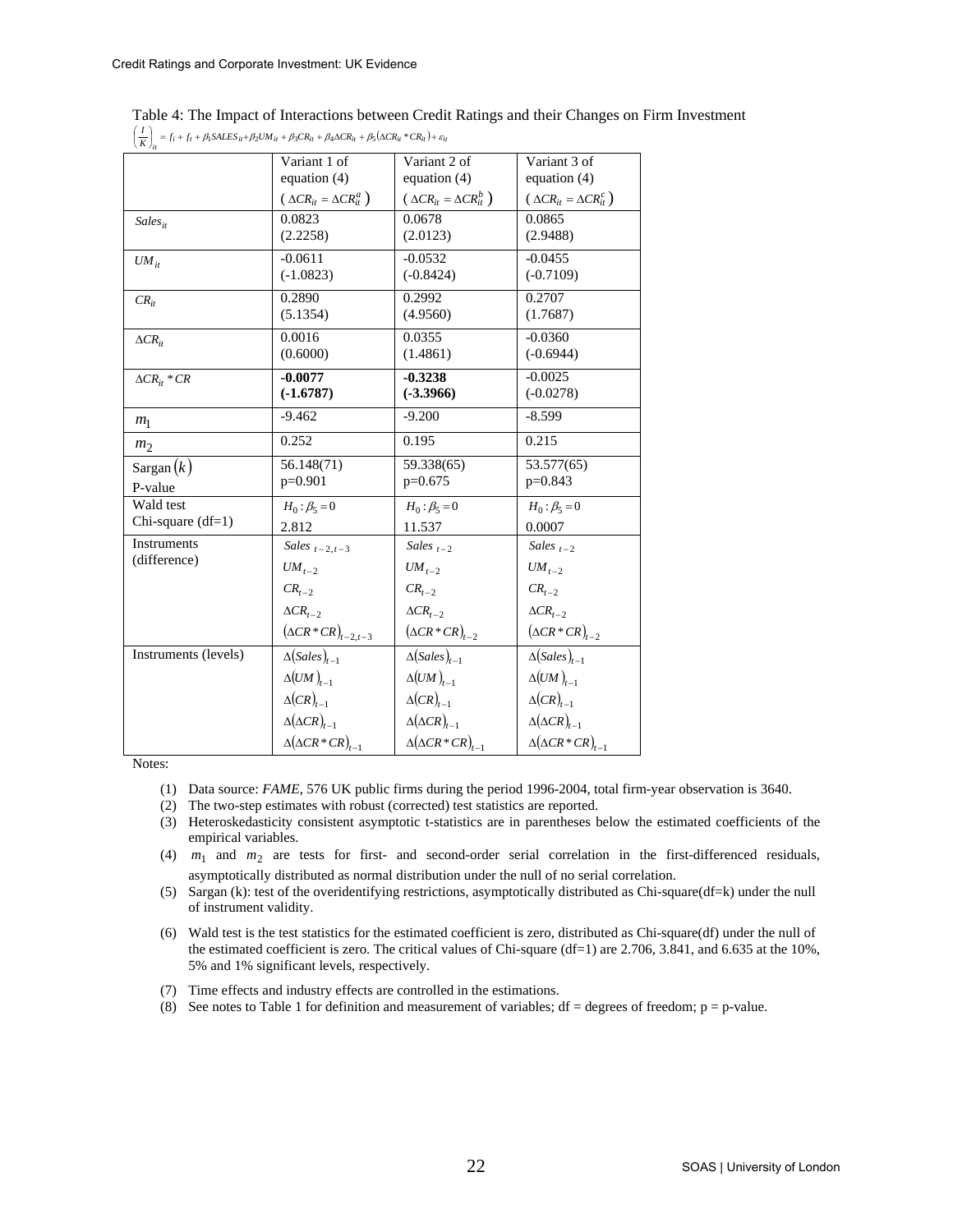Table 5 The Impact of Changes in Credit Ratings on Firm Investment: Upgraded versus Non-upgraded Firms  $\left(\frac{I}{K}\right)_{ii} = f_i + f_i + \beta_1 SALES_{ii} + \beta_2 CR_{ii} + \beta_3 Dum(\mu p) * \Delta CR_{ii} + \beta_4 (1 - Dum(\mu p)) * \Delta CR_{ii} + \varepsilon_{ii}$ 

|                               | Variant 1 of Equation (5)             | Variant 2 of Equation (5)             | Variant 3 of Equation (5)             |
|-------------------------------|---------------------------------------|---------------------------------------|---------------------------------------|
|                               | $(\Delta CR_{it} = \Delta CR_{it}^a)$ | $(\Delta CR_{it} = \Delta CR_{it}^b)$ | $(\Delta CR_{it} = \Delta CR_{it}^c)$ |
| $Sales_{it}$                  | 0.1536                                | 0.0859                                | 0.0743                                |
|                               | (2.9410)                              | (1.9888)                              | (1.7311)                              |
| $CR_{it}$                     | 0.3151                                | 0.2977                                | 0.3718                                |
|                               | (4.6032)                              | (3.3358)                              | (4.6721)                              |
| $Dum(up)*\Delta CR_{it}$      | $-0.0046$                             | $-0.2463$                             | $-0.0458$                             |
|                               | $(-2.1887)$                           | $(-1.6459)$                           | $(-1.7228)$                           |
| $(1-Dum(up))^*\Delta CR_{it}$ | $-0.0006$                             | 0.0355                                | $-0.0440$                             |
|                               | $(-0.4199)$                           | (1.1180)                              | $(-0.8171)$                           |
| m <sub>1</sub>                | $-8.854$                              | $-8.801$                              | $-8.381$                              |
| m <sub>2</sub>                | 0.165                                 | $-0.448$                              | 0.148                                 |
| Sargan $(k)$                  | 69.178(64)                            | 52.842(57)                            | 54.423(56)                            |
| P-value                       | $p = 0.307$                           | $p=0.632$                             | $p=0.535$                             |
| Wald test                     | $H_0: \beta_2 = \beta_4 = 0$          | $H_0: \beta_3 = \beta_4 = 0$          | $H_0: \beta_2 = \beta_4 = 0$          |
| Chi-square $(df=2)$           | 7.910                                 | 2.851                                 | 3.318                                 |
|                               |                                       |                                       |                                       |
| Instruments                   | Sales $_{t-2}$                        | Sales $_{t-2}$                        | Sales $_{t-3}$                        |
| (difference)                  | $CR_{t-2}$                            | $CR_{t-2}$                            | $CR_{t-2}$                            |
|                               | $(Dum(up)*\Delta CR)_{t-2,t-3}$       | $(Dum(up)*\Delta CR)_{t-2,t-3}$       | $(Dum(up)*\Delta CR)_{t-2,t-3}$       |
|                               | $(1 - Dum(up)*\Delta CR)_{t-2,t-3}$   | $(1-Dum(up)*\Delta CR)_{t-3}$         | $(1-Dum(up)*\Delta CR)_{t=3}$         |
| Instruments (levels)          | $\Delta(Sales)_{t-1}$                 | $\Delta(Sales)_{t-1}$                 | $\Delta(Sales)_{t-1}$                 |
|                               | $\Delta(CR)_{t-1}$                    | $\Delta(CR)_{t-1}$                    | $\Delta(CR)_{t-1}$                    |
|                               | $\Delta(Dum(up)^*\Delta CR)_{t-1}$    | $\Delta(Dum(up)^*\Delta CR)_{t-1}$    | $\Delta(Dum(up)^*\Delta CR)_{t-1}$    |
|                               | $\Delta(1-Dum(up)*\Delta CR)_{t-1}$   | $\Delta(1-Dum(up)*\Delta CR)_{t-1}$   | $\Delta(1-Dum(up)*\Delta CR)_{t-1}$   |

- (1) Data source: *FAME*, 576 UK public firms during the period 1996-2004, total firm-year observation is 3640.
- (2) The two-step estimates with robust (corrected) test statistics are reported.
- (3) Heteroskedasticity consistent asymptotic t-statistics are in parentheses below the estimated coefficients of the empirical variables.
- (4)  $m_1$  and  $m_2$  are tests for first- and second-order serial correlation in the first-differenced residuals, asymptotically distributed as normal distribution under the null of no serial correlation.
- (5) Sargan (k): test of the overidentifying restrictions, asymptotically distributed as Chi-square(df=k) under the null of instrument validity.
- (6) Wald test is the test statistics for the estimated coefficient is zero, distributed as Chi-square(df) under the null of the estimated coefficient is zero. The critical values of Chi-square (df=2) are 4.61, 5.99, and 9.21 at the 10%, 5% and 1% significant levels, respectively.
- (7) Time effects and industry effects are controlled in the estimations.
- (8) See notes to Table 1 for definition and measurement of variables;  $df = degrees$  of freedom;  $p = p-value$ .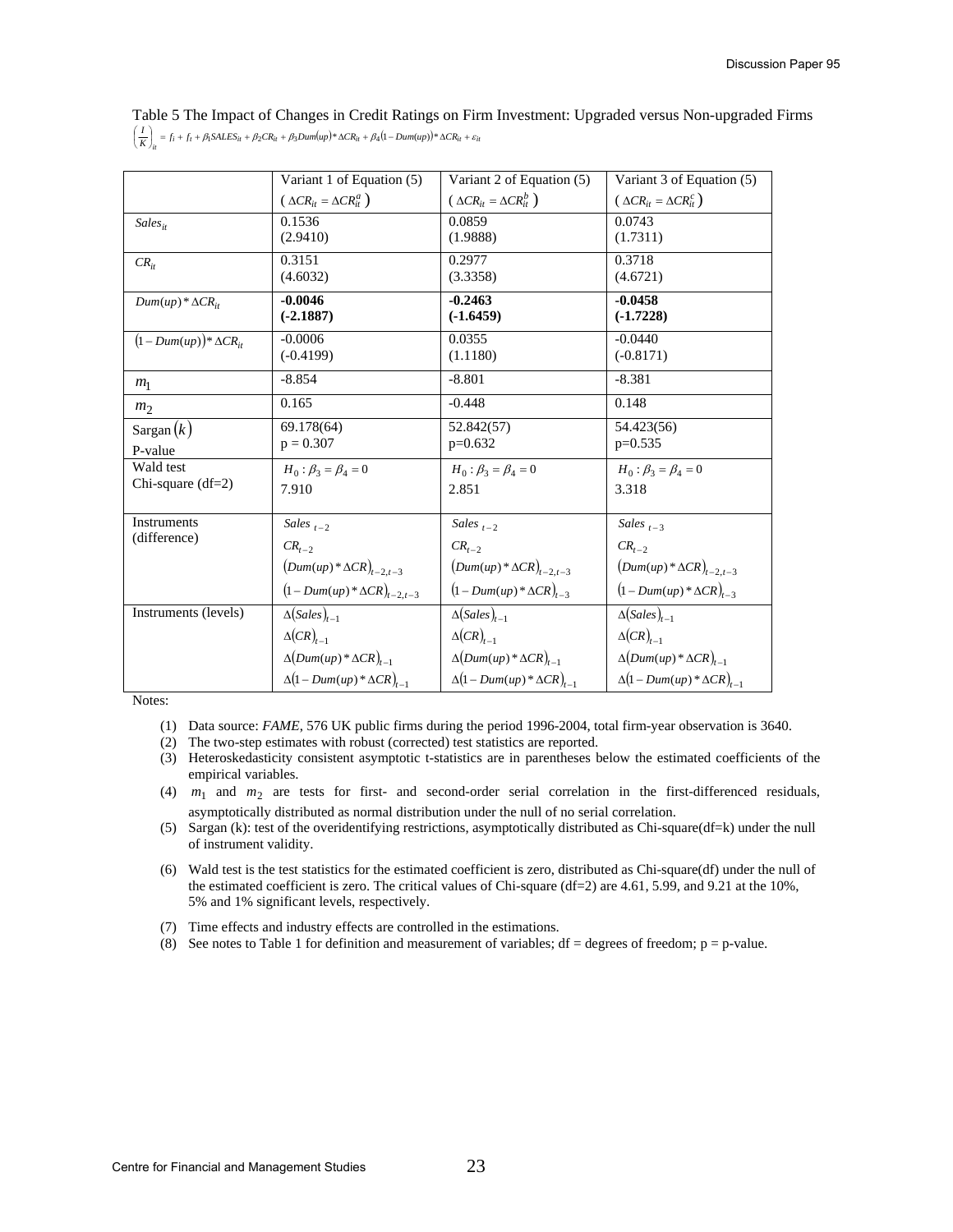Table 6: The Impact of the Interactions between Credit Ratings and their Changes on Firm Investment: Upgraded versus Non-upgraded Firms

|                                 | Variant 1 of Equation (6)                                                 | Variant 2 of Equation (6)                                      | Variant 3 of Equation (6)                                      |
|---------------------------------|---------------------------------------------------------------------------|----------------------------------------------------------------|----------------------------------------------------------------|
|                                 | $(\Delta CR_{it} = \Delta CR_{it}^a)$                                     | $(\Delta CR_{it} = \Delta CR_{it}^b)$                          | $(\Delta CR_{it} = \Delta CR_{it}^c)$                          |
| $Sales_{it}$                    | 0.1074<br>(2.0811)                                                        | 0.1069<br>(1.9502)                                             | 0.1014<br>(2.4811)                                             |
|                                 | 0.3312                                                                    | 0.2969                                                         | 0.7822                                                         |
| $CR_{it}$                       | (4.5872)                                                                  | (4.6180)                                                       | (4.9453)                                                       |
| $\Delta CR_{it}$                | 0.0026<br>(0.9369)                                                        | 0.0438<br>(1.1089)                                             | 0.0617<br>(1.3745)                                             |
| $Dum(up)*(\Delta CR * CR)_{it}$ | $-0.0095$<br>$(-2.1901)$                                                  | $-0.4341$<br>$(-2.4820)$                                       | $-0.2192$<br>$(-2.5638)$                                       |
| $(1-Dum(up))^*(\Delta CR*CR)_u$ | $-0.0084$<br>$(-1.1451)$                                                  | $-0.3036$<br>$(-1.4541)$                                       | $-0.2954$<br>$(-2.7662)$                                       |
| m <sub>1</sub>                  | $-9.043$                                                                  | $-8.434$                                                       | $-8.631$                                                       |
| m <sub>2</sub>                  | 0.204                                                                     | 0.202                                                          | 0.400                                                          |
| Sargan $(k)$                    | 48.413(63)                                                                | 59.153(64)                                                     | 61.527(64)                                                     |
| P-value                         | 0.912                                                                     | 0.648                                                          | 0.564                                                          |
| Wald test                       | $H_0: \beta_5 = \beta_6 = 0$                                              | $H_0: \beta_5 = \beta_6 = 0$                                   | $H_0: \beta_5 = \beta_6 = 0$                                   |
| Chi-square $(df=2)$             | 6.541                                                                     | 11.288                                                         | 7.681                                                          |
| Instruments (dif.)              | Sales $_{t-2}$                                                            | Sales $_{t=2}$                                                 | Sales $_{t=2}$                                                 |
|                                 | $CR_{t-2}$                                                                | $CR_{t-2}$                                                     | $CR_{t-2}$                                                     |
|                                 | $\Delta CR$ <sub>t-2</sub>                                                | $\Delta CR_{t-2}$                                              | $\Delta CR_{t-2}$                                              |
|                                 | $\left[$ <i>Dum</i> ( <i>up</i> ) * $(\Delta CR \cdot CR)\right]_{t=3}$   | $[Dum(up)*(\Delta CR * CR)]_{t=2}$                             | $[Dum(up)*(\Delta CR * CR)]_{t-2}$                             |
|                                 | $[(1-Dum(up)) * (\Delta CR * CR)]_{t-3}$                                  | $[(1-Dum(up)) * (\Delta CR * CR)]_{t-2}$                       | $[(1-Dum(up))*(\Delta CR*CR)]_{t-2}$                           |
| Instruments (levels)            | $\Delta(Sales)_{t-1}$                                                     | $\Delta(Sales)_{t-1}$                                          | $\Delta(Sales)_{t-1}$                                          |
|                                 | $\Delta(CR)_{t-1}$                                                        | $\Delta(CR)_{t-1}$                                             | $\Delta(CR)_{t-1}$                                             |
|                                 | $\Delta(\Delta CR)_{t-1}$                                                 | $\Delta(\Delta CR)_{t-1}$                                      | $\Delta(\Delta CR)_{t=1}$                                      |
|                                 | $\Delta$ [Dum(up)* $(\Delta CR$ *CR)] <sub>t-1</sub>                      | $\Delta$ [Dum(up)*( $\Delta CR$ *CR)] <sub>t-1</sub>           | $\Delta$ [Dum(up)* $(\Delta CR$ *CR)] <sub>t-1</sub>           |
|                                 | $\Delta\left[(1-Dum(up))\right)^{*}\left(\Delta CR+C R\right)\big _{t=1}$ | $\Delta \left[ (1 - Dum(up)) * (\Delta CR * CR) \right]_{t-1}$ | $\Delta \left[ (1 - Dum(up)) * (\Delta CR * CR) \right]_{t=1}$ |
|                                 |                                                                           |                                                                |                                                                |

 $\left(\frac{I}{K}\right)_{ii} = f_i + f_t + \beta_1 SALES_{ii} + \beta_2 CR_{ii} + \beta_3 \Delta CR_{ii} + \beta_4 Dum(up)*(\Delta CR_{ii} * CR_{ii}) + \beta_5 (1-Dum(up))*(\Delta CR_{ii} * CR_{ii}) + \varepsilon_{ii})$ 

- (1) Data source: *FAME*, 576 UK public firms during the period 1996-2004, total firm-year observation is 3640.
- (2) The two-step estimates with robust (corrected) test statistics are reported.
- (3) Heteroskedasticity consistent asymptotic t-statistics are in parentheses below the estimated coefficients of the empirical variables.
- (4)  $m_1$  and  $m_2$  are tests for first- and second-order serial correlation in the first-differenced residuals, asymptotically distributed as normal distribution under the null of no serial correlation.
- (5) Sargan (k): test of the overidentifying restrictions, asymptotically distributed as Chi-square(df=k) under the null of instrument validity.
- (6) Wald test is the test statistics for the estimated coefficient is zero, distributed as Chi-square(df) under the null of the estimated coefficient is zero. The critical values of Chi-square (df=2) are 4.61, 5.99, and 9.21 at the 10%, 5% and 1% significant levels, respectively.
- (7) Time effects and industry effects are controlled in the estimations.
- (8) See notes to Table 1 for definition and measurement of variables;  $df = degrees of freedom$ ;  $p = p-value$ .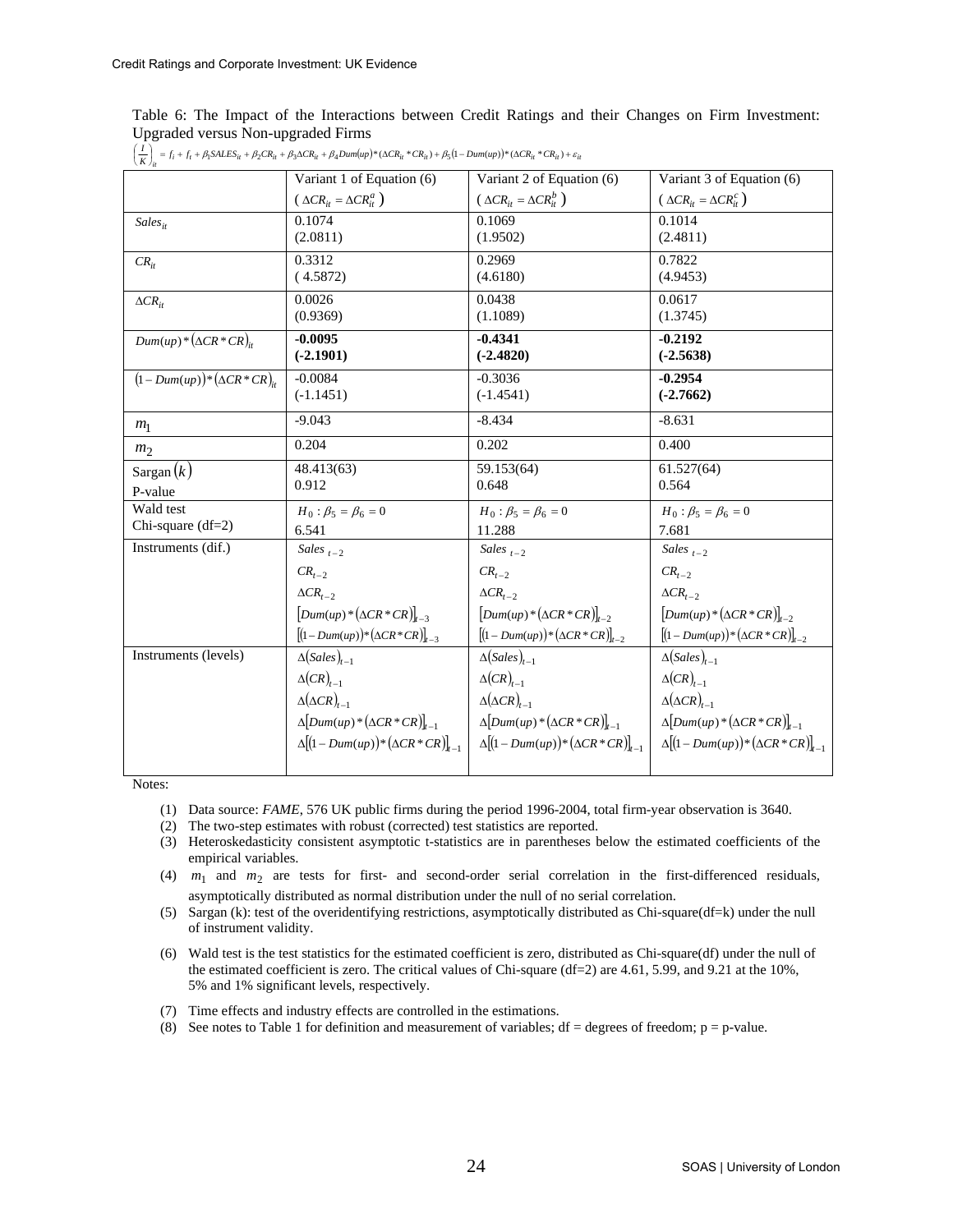Discussion Paper 95

### **Appendix: An investment model with credit ratings**

We model how managers may manipulate investment decisions to influence the assessment of the firm's credit quality by potential external lenders and credit ratings agencies and how the *ex-post* perception of the firm's quality in turn affects the firm's investment behaviour. We assume that managers and incumbent shareholders have the same interests in responding to credit ratings. Managers driven by their career concerns do not like too high credit ratings due to the possibility of a credit ratings downgrade. Incumbent shareholders do not like too high credit ratings either, due to two main reasons. First, the stock price reacts negatively to credit ratings downgrade (Griffin and Sanvicente, 1982; Holthausen and Leftwich, 1986; Cornell *et al.,* 1989). When credit ratings are too high to sustain, the likelihood of a credit ratings downgrade is higher. Second, the firm may borrow more with higher credit ratings, which may increase the risk of bankruptcy and induce assets substitution between debtholders and shareholders (Myers, 1977). Hence, in deriving the model, we treat managers and incumbent shareholders as being on the side of the firm, while potential external lenders and credit ratings agencies are on the other side of the game. Conflicts of interest exist between the two players on each side.

 Potential external lenders are not able to distinguish between good and bad firms due to asymmetric information problems, so they rely on a recommendation from a third-party, such as a credit ratings score provided by a recognised credit ratings agency, to update their beliefs about the quality of the firm. All parties involved have the same prior beliefs about the quality of the firm based on public available information. The investment decision made by management (on behalf of incumbent shareholders) is not observable for potential external lenders and credit ratings agencies. But they can observe the outcome of the investment decision based on some indicators of operating performance, for example, the level of output. They update their beliefs about the firm's quality following a Bayesian updating process. However, investment outcomes cannot be observed with 100% precision. There are two types of uncertainty. First, the quality of the firm is not completely known by potential external lenders and credit ratings agencies, which means that there is some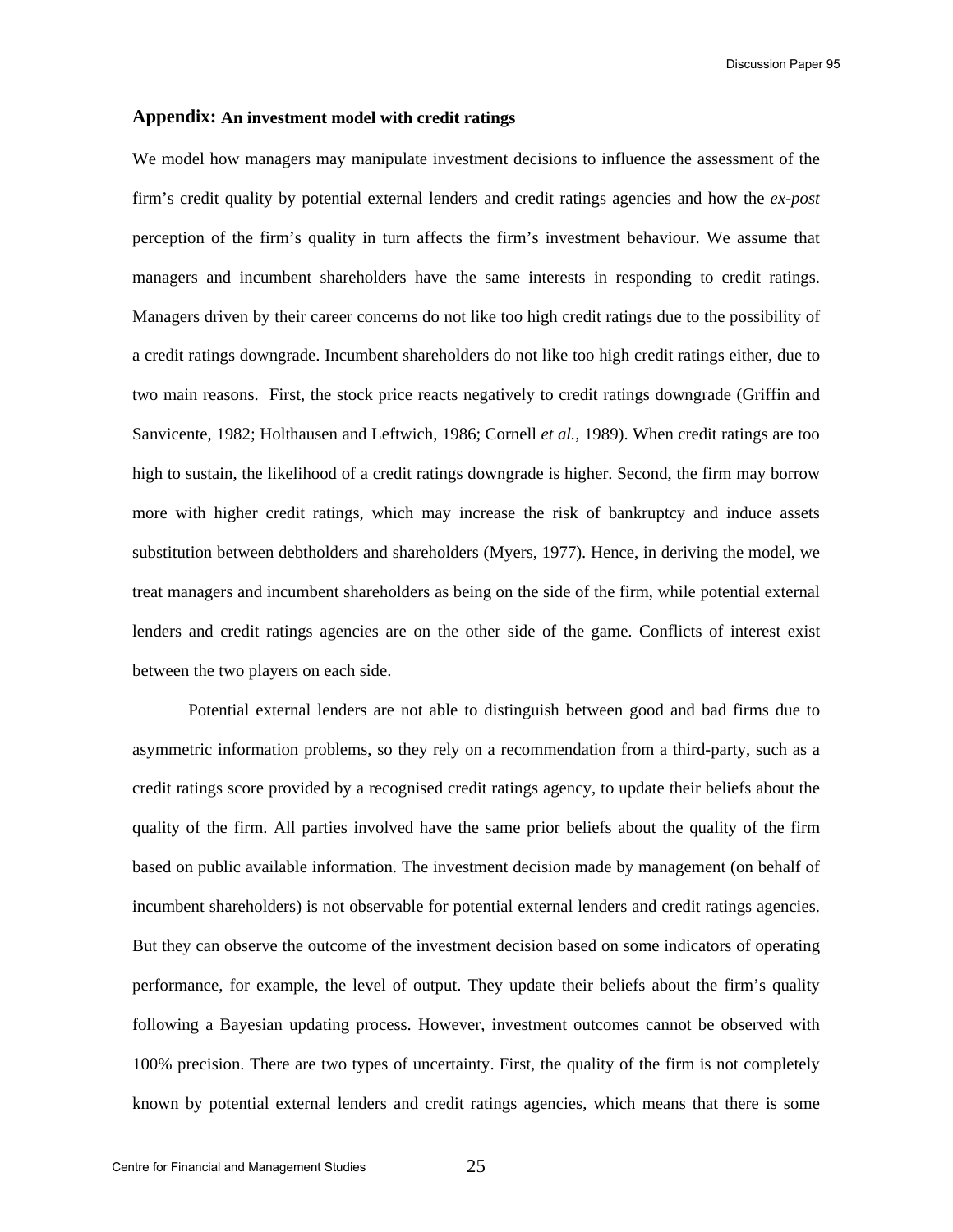uncertainty with respect to the quality of the firm. Second, there are some external stochastic forces outside the firm that are relevant, e.g. the macroeconomic situation, competition, and the capital market, etc. These external uncertainties blur the observation of investment outcomes and hence provide managers with chances to influence the *ex-post* assessment on the firm's quality by potential external lenders and credit ratings agencies.

We formalize the investment decision using the following investment model:

$$
MaxE_0 \sum_{t=0}^{T} \rho^t \pi_t
$$
 (A1)

s.t. 
$$
\pi_t = p_t Y_t - w_t L_t - p_t^I I_t - p_t G(I_t, K_t)
$$
 (A2)

$$
K_t = I_t + (1 - \delta)K_{t-1}
$$
 (A3)

where *E* is the expectations operator;  $\rho$  is the discount factor;  $\pi_t$  is net operating profits for period  $t$ ;  $Y_t$ ,  $K_t$ ,  $L_t$ , and  $I_t$  are output, beginning-of-period capital stock, labour input, and gross investment of the firm at time *t*, respectively;  $w_t$ ,  $p_t$ , and  $p_t^T$  are the nominal wage rate, the output price and the price of capital goods for the period  $t$ ;  $G(I_t, K_t)$  is the internal convex cost function of adjusting the capital stock; and  $\delta$  is the constant depreciation rate of capital. Following Narayanan (1985) and Holmström (1999) we assume that the observable output is a linear function of investment, the firm's quality, and a random factor:

$$
Y_t = I_t + \eta + \varepsilon_t \tag{A4}
$$

Where  $Y_t$  is the output observed by potential external lenders and credit ratings agencies at the end of period *t*;  $I_t$  is the investment decision variable;  $\eta$  denotes the firm's quality; and  $\varepsilon_t$ 's are random terms, which are independently and normally distributed with mean zero and variance  $\sigma_{\varepsilon}^2$ . Expression (A4) states that the observable investment outcome (i.e. output) is determined by the action taken by management (i.e. investment), the quality of management (the firm), and some random factors. The quality of the firm  $\eta$  is unknown but potential external lenders and credit ratings agencies hold a prior belief about  $\eta$ . The prior distribution of  $\eta$  is assumed to be normal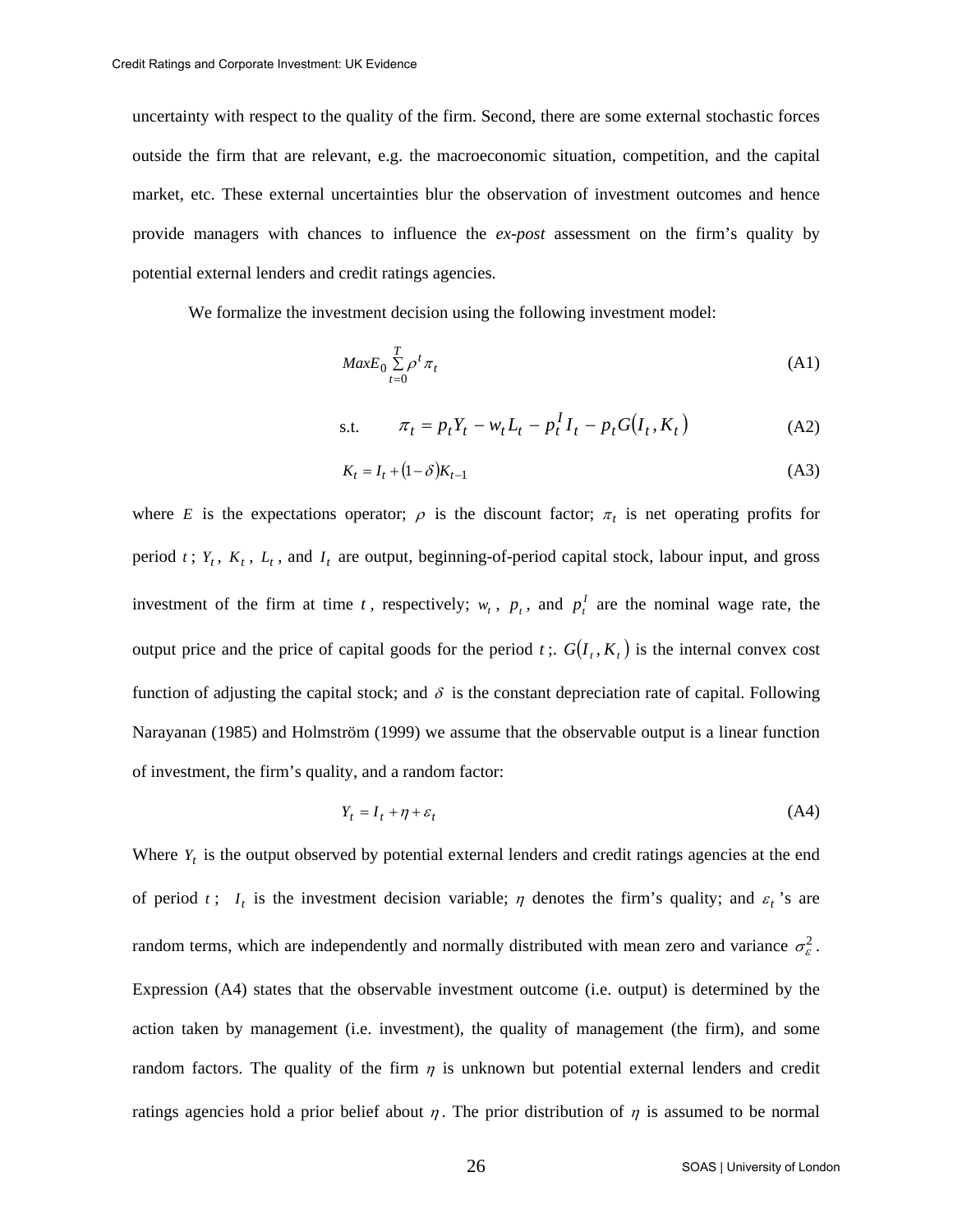with mean  $m_0$  and variance  $\sigma_0^2$ . At time *t* potential external lenders and credit ratings agencies update their beliefs about  $\eta$  based on observations of the investment outcomes in the past, i.e. the history of output  $(Y_1, Y_2, \cdots Y_{t-1})$ . Therefore, using (A4) in (A2), we obtain the following first order conditions of investment:

$$
\lambda_t + \frac{\partial \sum_{t=0}^{T} \rho^t E_0[\eta / Y_t]}{\partial I_t} = \frac{\partial G(I_t, K_t)}{\partial I_t}
$$
\n(A5)

Where  $\lambda$  is the Lagrange multiplier (the shadow price of capital). It is to be noted that the investment decision policy equation (A5) shows an important difference from the standard

investment model; that is, an additional term  $|\eta/Y_t|$ *t*  $\sum_{t=0}^{T} \rho^t E_0[\eta/Y_t]$ *I*  $E_0|\eta/Y$ ∂ ∂ ∑  $\sum_{n=0}^{\infty} P E_0[n]$ appears in the first order conditions of

investment and this is the marginal returns of investment to the firm's quality.

We need to solve  $|\eta/Y_t|$ *t*  $\sum_{t=0}^{T} \rho^t E_0[\eta / Y_t]$ *I*  $E_0|\eta/Y$ ∂ ∂ ∑  $\sum_{n=0}^{\infty} P E_0[n]$ : the marginal return of investment to the firm's quality,

which depends on the *ex-post* assessment on the firm's quality  $\sum \rho^t E_0[\eta|Y_t]$ =  $\sum_{t=0}^{T} \rho^t E_0[\eta / Y_t]$  $\sum_{i} \rho^t E_0[\eta/Y_t]$ . Adapting the ideas from Narayanan (1985) and Holmström (1999), we assume that although potential external lenders and credit ratings agencies are not able to observe the investment decision made by the firm, they are able to infer the equilibrium decision, therefore in equilibrium observing output  $Y_t$  will be equivalent to observing the sequence:

$$
\eta + \varepsilon_t = Y_t - I_t^* \left( Y^{t-1} \right) \tag{A6}
$$

where  $I_t^*$   $(Y^{t-1})$  stands for the equilibrium decision rule,  $Y^{t-1} = (Y_1, Y_2, \ldots, Y_{t-1})$  is the history of output. Since the prior distribution of  $\eta$  is known with mean  $m_0$  and variance  $\sigma_0^2$ , the posterior distribution of  $\eta$  at time *t* is normal with mean  $m_t$ , and variance  $\sigma_t^2$  (see DeGroot, 1970):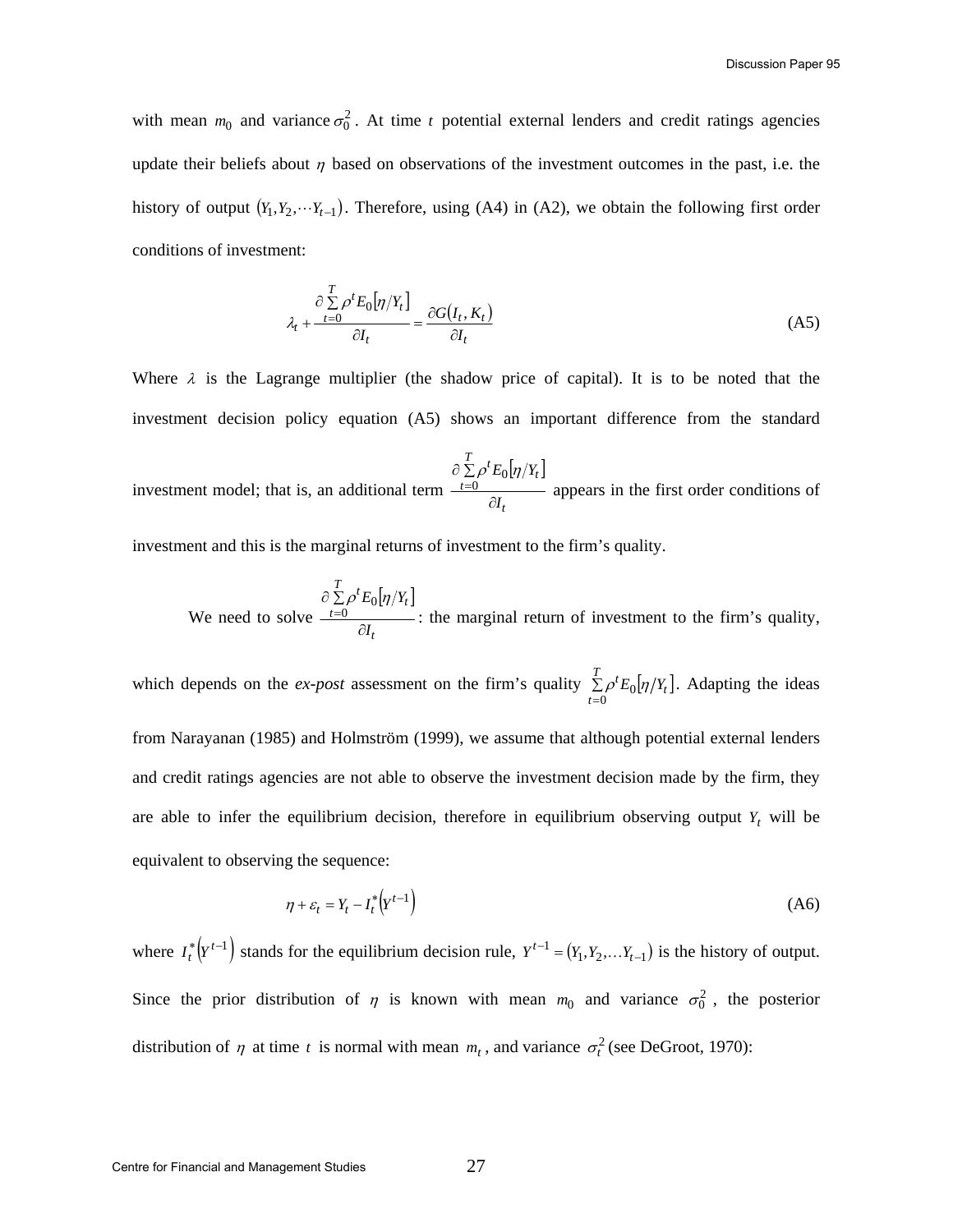$$
m_t = \frac{\sigma_\varepsilon^2 m_0 + \sigma_0^2 \left( \sum_{t=0}^T \left( Y_t - I_t^* \left( Y^{t-1} \right) \right) \right)}{\sigma_\varepsilon^2 + t \sigma_0^2} \tag{A7}
$$

$$
\sigma_t^2 = \frac{\sigma_0^2 \sigma_\varepsilon^2}{\sigma_\varepsilon^2 + t \sigma_0^2}
$$
 (A8)

Taking expectations of (A6), the term  $E_0[\eta/Y_t]$  can be computed by using (A7). It can be shown that the marginal returns of investment to the firm's quality at time *t* is (also see Narayanan, 1985; and Holmström, 1999):

$$
\frac{\partial E_0[\eta/Y_t]}{\partial I_t} = \frac{\sigma_0^2}{\sigma_\varepsilon^2 + t\sigma_0^2}
$$
 (A9)

Using the standard adjustment cost function (see Whited, 1992),  $G(I_t, K_t) = \frac{a}{2} \left( \frac{I_t}{K_t} - c \right) K_t$  $G(I_t, K_t) = \frac{a}{2} \left( \frac{I}{I} \right)$ 2  $(X_t) = \frac{a}{2} \left( \frac{I_t}{K_t} - c \right)$ ⎠ ⎞  $\parallel$ ⎝  $=\frac{a}{2}\left(\frac{I_t}{I_t}-c\right)^2 K_t$ , then:

$$
\frac{\partial G[I_t, K_t]}{\partial I_t} = a \frac{I_t}{K_t} - ac \tag{A10}
$$

Using (A9) and (A10) in (A5), the optimal investment equation becomes:

$$
\frac{I_t}{K_t} = c + \frac{1}{a} \lambda_t + \frac{1}{a} \frac{\sigma_0^2}{\left(\sigma_\varepsilon^2 + t\sigma_0^2\right)}\tag{A11}
$$

The investment equation (A11) introduces external uncertainty  $(\sigma_{\varepsilon}^2)$  and the perception of the firm's quality  $(\sigma_0^2)$  into the standard investment model. We see that the firm's investment rate is a function of not only the shadow price of capital ( $\lambda$ ), a traditional determinant of fixed investment, but also external uncertainty and the perception of the firm's quality.

A huge amount of evidence shows that external uncertainty discourages investment (Lensink, Bo and Sterken, 2001). Our model confirms this stylized fact on the investmentuncertainty relationship. From the investment model (A11) it is evident that  $\frac{(I/K)_t}{\partial \sigma_{\varepsilon}^2} = -\frac{1}{a} \frac{\sigma_0^2}{\left(\sigma_{\varepsilon}^2 + t \sigma_0^2\right)^2} < 0$  $\frac{2}{0}$  $\frac{2t}{2} = -\frac{1}{a} \frac{60}{(2-2)^2} <$  $\frac{\partial (I/K)_t}{\partial \sigma_{\varepsilon}^2} = -\frac{1}{a} \frac{\sigma}{\left(\sigma_{\varepsilon}^2 + \cdots \right)}$  $\sigma$   $+$  t $\sigma$ σ  $\sigma_{\varepsilon}^2$  *a*  $\left(\sigma_{\varepsilon}^2+t\right)$  $\frac{I/K}{I}$  =  $-\frac{1}{I}$   $\frac{\sigma_0^2}{I}$  < 0, i.e. external uncertainty has a negative effect on investment.